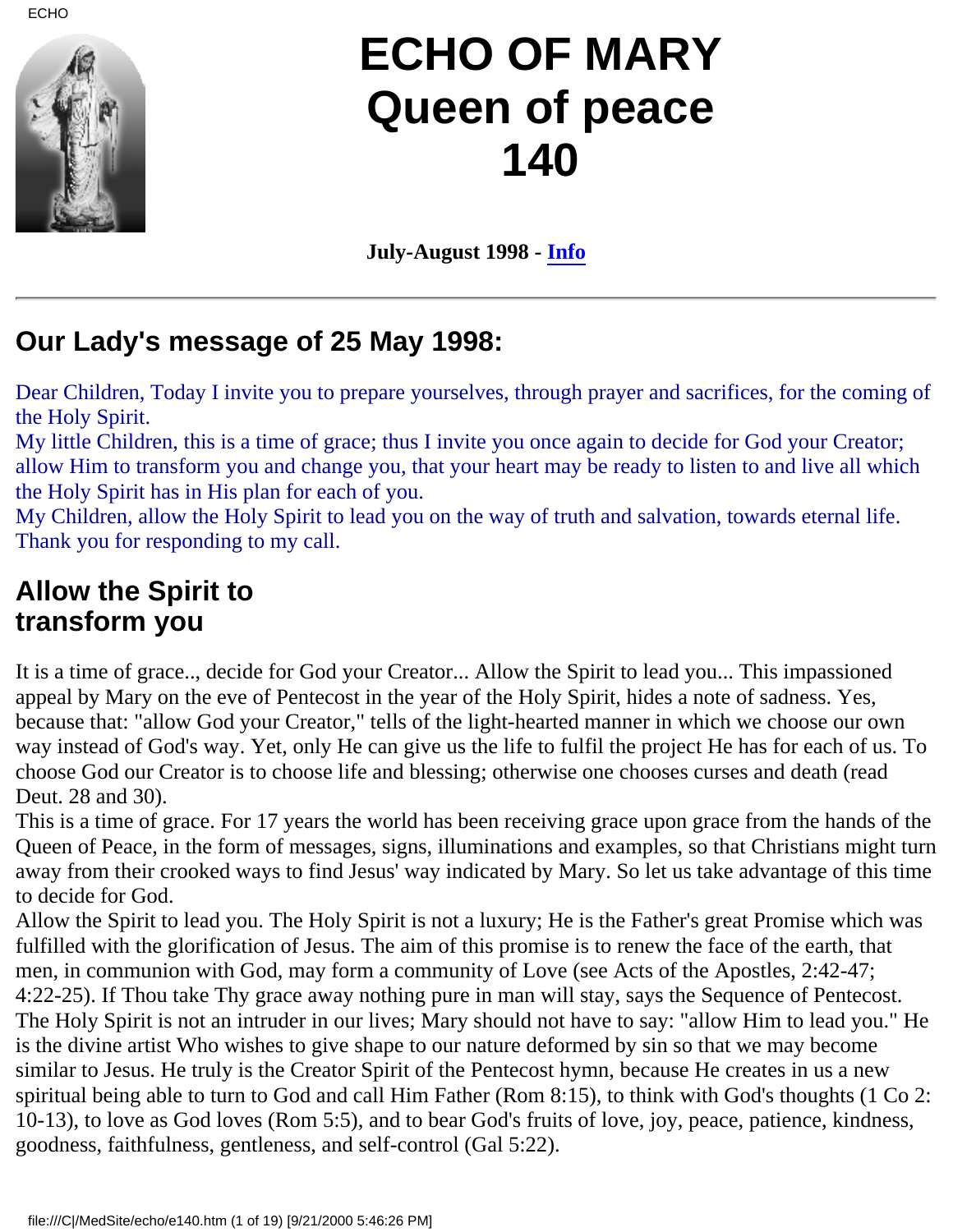Furthermore, the Spirit has a special plan for each of us. It is a project of incommensurable beauty, which cannot be repeated, and is part of His great plan to construct Jerusalem.

If Our Lady repeatedly says that we should "allow" the Holy Spirit to guide us, it indicates that our state of sin, our schemes by which we organize our lives, offer resistance to His sanctifying work. The Holy Spirit's aim is to transform us, as He did with the Apostles. After Pentecost they caused even the Council to wonder for their boldness, as they were uneducated, common men (cf. Acts 4:13). We cannot imagine the changes and the fervour that the Holy Spirit is able to work in man; He designed the universe and gave it order, and He turns poor creatures into saints.

For Him to be able to do this the Spirit needs to find hearts ready to listen to and live what He has prepared for them. A ready heart is a free, unhindered heart. The Apostles in the Upper Room are our model; Jesus said to them: "Remain!" We also need to be violent with ourselves and remain in the inner cell of our heart (of which St. Catherine speaks) even if our worldly commitments allow for few moments of silence. Mary looks sadly upon consecrated souls who attend the voice of the world. Even ministers of the Word who should be the mouth of the Holy Spirit (it is not you who speak, but the Spirit of your Father speaking through you - Mt 10:20) are instead dry springs and the rivers of living water (Jn 7:38) are unable to flow through them.

It is indispensable that we make decisive cuts in our worldly habits and relations: they are rubbish when compared to the work of the Spirit. Do we believe or not that Jesus wants us to share in his full joy? Thus, prepare yourselves for the coming of the Holy Spirit with prayer and sacrifices, and fasts. St. Peter warns: keep sane and sober for your prayers (1 Pt 4:7). Mary does the rest: "When the Holy Spirit, her Spouse, has found Mary in a soul; He flies there. He enters there in His fullness; He communicates Himself to that soul abundantly, and to the full extent to which it makes room for His Spouse" (St. Louis De Montfort, no. 36).

Fr. Angelo

### **17th anniversary message, 25 June 1998:**

Dear Children, Today I wish to thank you because you live my messages. I bless you all with my motherly blessing and I take you all before my son Jesus. Thank you for responding to my call.

### **I thank you because you live my messages**

What a lovely surprise this compliment by Our Lady! This is not the usual thank you for "having responded to her call," or, as in other messages, for the numerous presence, for to go to Medjugorje is already a sign of openness.

Here Our Lady is thankful because we live Her messages, thus She joyfully acknowledges that throughout the world children take Her messages seriously and live them. These children make up Her ranks which oppose Satan. So let us also rejoice if we are among these.

This doesn't mean we have done all that She has asked of us, observes Fr. Slavko, but that She sees our good will, our efforts, and our little steps forward, by which She is moved. Our tendency is to thank only when all goes the way we want; and when it doesn't we criticise. That is precisely where we wrong: not seeing the good in others, but seeing more often than not just negative aspects; and this is cause of conflict and of bad thoughts, so much so that some end up with inferiority complexes. Mary, on the other hand, sees even our smallest good and least effort, and Her gratitude gives us courage to continue.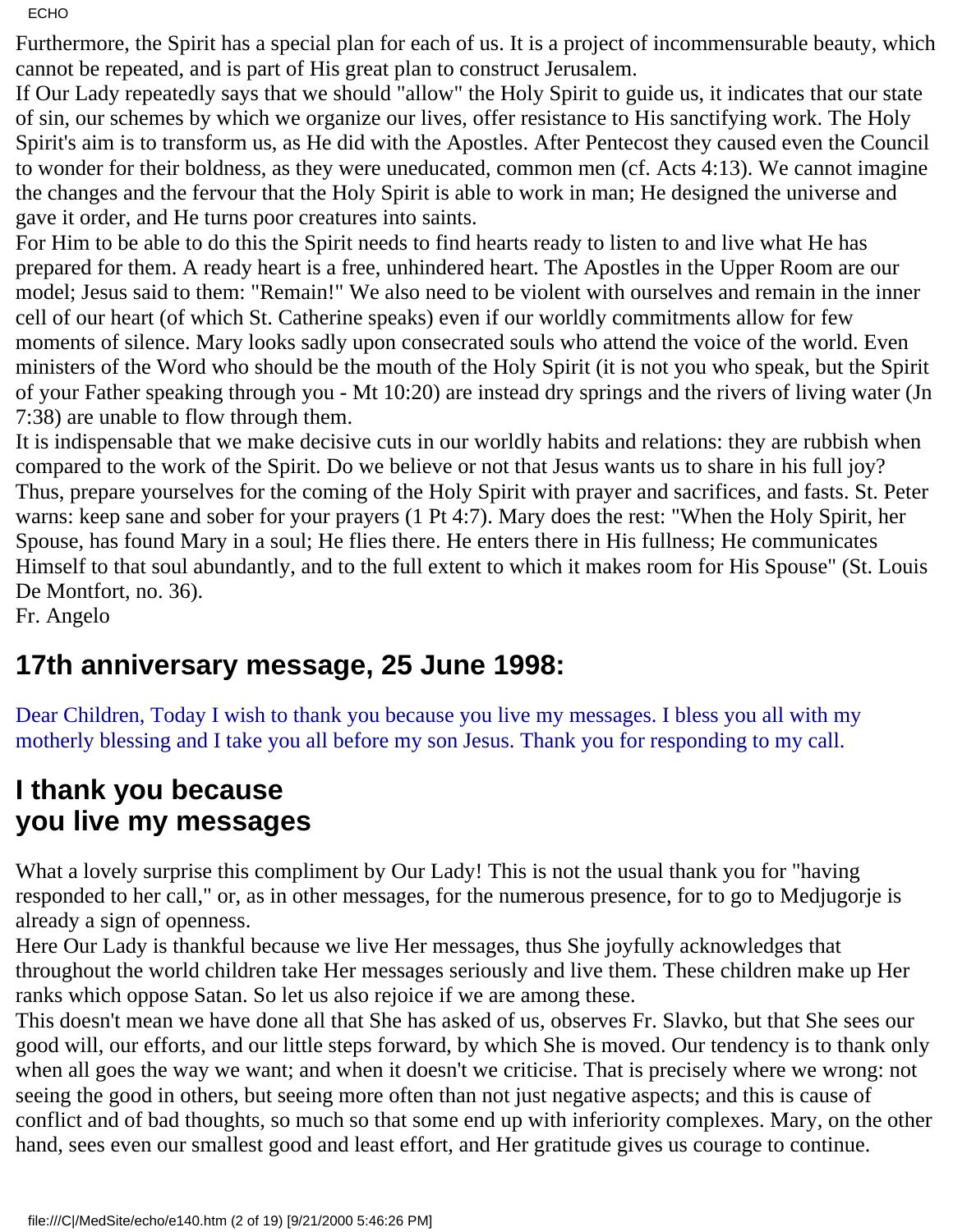While thanking us, Mary also helps us to reflect on our merit. Have we truly heeded Her, found the time to pray, to go to Mass, to Adoration, to confess and to fast? Her thanks is a push forward to help us look onward, and, if necessary, make changes. And anyone who had fallen by the way can receive new impulse to pick up the journey with Our Lady.

Her Motherly Blessing expresses Her goodness and Her approval, and the gift of Her grace to help us continue. Above all, Her presence is Her true Motherly blessing: for 17 years Mary has been with us to guide us so that we don't get lost. She is here to take us to Jesus, because He is the only Good in our lives. In Him we find love, peace and eternal life. Fr. A.

**Pope before mystery of Holy Shroud**

#### **Before the Shroud the faithful cannot but exclaim: "Lord, you could not love me more!"**

24 May: John Paul II went on "pilgrimage to the Shroud" in Turin. Curved over with age and suffering, he slowly made his way up the walkway outside the cathedral, with his rosary beads in his right hand, his left hand on the handrail. With the help of his stick he crossed the cathedral and stopped to adore the Blessed Sacrament for five minutes, then he knelt before the Shroud, the linen sheet used to cover the Redeemer's body (front and back) in the sepulchre. With trepidation he looked at it for three minutes: the same time allowed for each visitor (approx. 2 million). Then, when he celebrated the Word, he expressed his great passion for the Shroud, giving it ten different titles. Following is a summary. "For the believer, the Shroud is a mirror of the Gospel: the image it presents has such a profound relationship with what the Gospels tell of Jesus' passion and death, that every sensitive person feels inwardly touched and moved at beholding it. The Shroud is truly a unique sign that points to Jesus, the true Word of the Father, and invites us to pattern our lives on the life of the One who gave himself for us. In the Shroud is reflected the image of human suffering. It reminds modern man, often distracted by prosperity and technological achievements, of the tragic situation of his many brothers and sisters, and invites him to question himself about the mystery of suffering in order to explore its causes. The imprint left by the tortured body of the Crucified One, which attests to the tremendous human capacity for causing pain and death to one's fellow man, stands as an icon of the suffering of the innocent in every age. Before the Shroud, how can we not think of the millions of people who die of hunger, of the horrors committed in the many wars, of the brutal exploitation of women and children, of the millions of human beings who live in hardship and humiliation, of those who do not enjoy basic civil rights, the slaves of criminal organizations?

The Shroud is also an image of God's love as well as of human sin. It invites us to rediscover the ultimate reason for Jesus' redeeming death. In the incomparable suffering that it documents, the love of the One who so loved the world that he gave his only Son (Jn 3:16) is made almost tangible and reveals its astonishing dimensions. In its presence believers can only exclaim in all truth: "Lord, you could not love me more!" and immediately realize that sin is responsible for that suffering: the sins of every human being.

Contemplation of that tortured Body helps contemporary man to free himself from the superficiality of the selfishness with which he frequently treats love and sin. Echoing the word of God and centuries of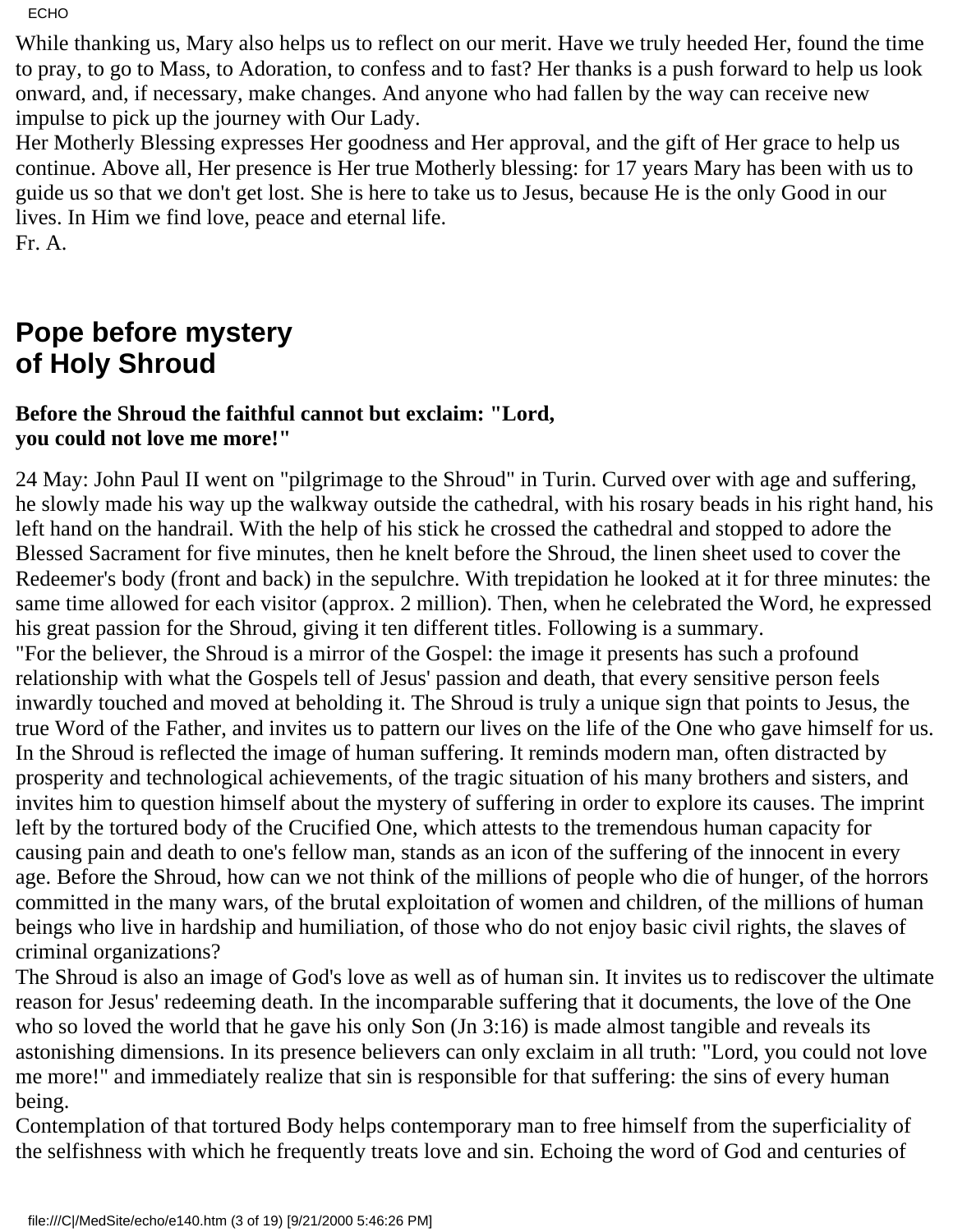Christian consciousness, the Shroud whispers: believe in God's love, the greatest treasure given to humanity, and flee from sin, the greatest misfortune in history.

The Shroud is also an image of powerlessness of death, the power of which not even the Son of Man withstood, but faith reminds us of Christ's victory and gives us the certainty that the grave is not the ultimate goal of existence. God calls us to resurrection and immortal life.

The Shroud is also an image of silence... of the silence of death, but also of the fruitfulness which belongs to whoever refrains from being heard outwardly in order to delve to the roots of truth and life. The Shroud thus becomes an invitation to face every experience, including that of suffering and extreme helplessness, with the attitude of those who believe that God's merciful love overcomes every poverty, every limitation, every temptation to despair.

Regarding the infinite investigations of the Shroud, the Pope said: "The Church entrusts to scientists the task of continuing to investigate, so that satisfactory answers may be found. She urges that the Shroud be studied without pre-established positions that take for granted results that are not such [eg. the carbon test; and this rehabilitates Card. Ballestrero]; she invites them to act with interior freedom and attentive respect for both scientific methodology and the sensibilities of believers." John Paul, visibly moved, concluded with a prayer in Latin: "Soul of Christ sanctify me, Body of Christ save me, Passion of Christ console me, in Your wounds hide me."

### **Radiant Pope gives new courage to Church of Austria**

Impressive is the word to describe the Pope's conclusive discourse in the immense Heldenplatz (Heroe's Square) on Sunday 21 June. This was his third Pastoral Visit to the Church in Austria, which he said has seen many sufferings. "Many things can be taken from us Christians. But we will not let the Cross as a sign of salvation be taken from us. We will not let it be removed from public life!" He appeared extremely weary as he leant on his Cross, and despite the burning sun, he still managed to joke with the youth who had "come a long way, and not only in a geographical sense."

During the visit, the theme of which was, Come Holy Spirit, the Austrians were overwon by the Pope's charism, including the stern dissenters and members of "We are the Church" (pro abolition of priestly celibacy, women priests, etc.!). He responded to them with the love of a Father and with wise moderation. Cardinal Schönborn said: "He is a man who emanates a superior light and an extraordinary power; who sees the future and thus is able to capture's people's attention."

John Paul consoled the Austrian Church which is going through a period of crisis and disorientation, also due to the accusations made against Card. Groher (who has withdrawn from public life), by indicating three new Blesseds as witnesses to the faith. To the youth the Pope said: "May the three heroes of the Church sustain you on your way" calling Sr. Restituta (beheaded by the Nazis because she refused to remove the cross from the hospital rooms): "a courageous witness of her convictions," and he thanked her "for swimming against the tide of the times."

"They were not photocopied Christians," he said as he pointed out to the youth that "they began like you: as young people, full of ideals," and that, "their personalities matured gradually. It is therefore important that you cultivate life, so that it can bloom and mature. The persuasive power of the message also depends on the credibility of its messengers. New evangelization starts with us, with our life-style. The Church today does not need part-time Catholics, but full-blooded Christians!"

The Pope asked the Austrians: "Do all you can to protect Sunday as the Lord's Day!" and on the subject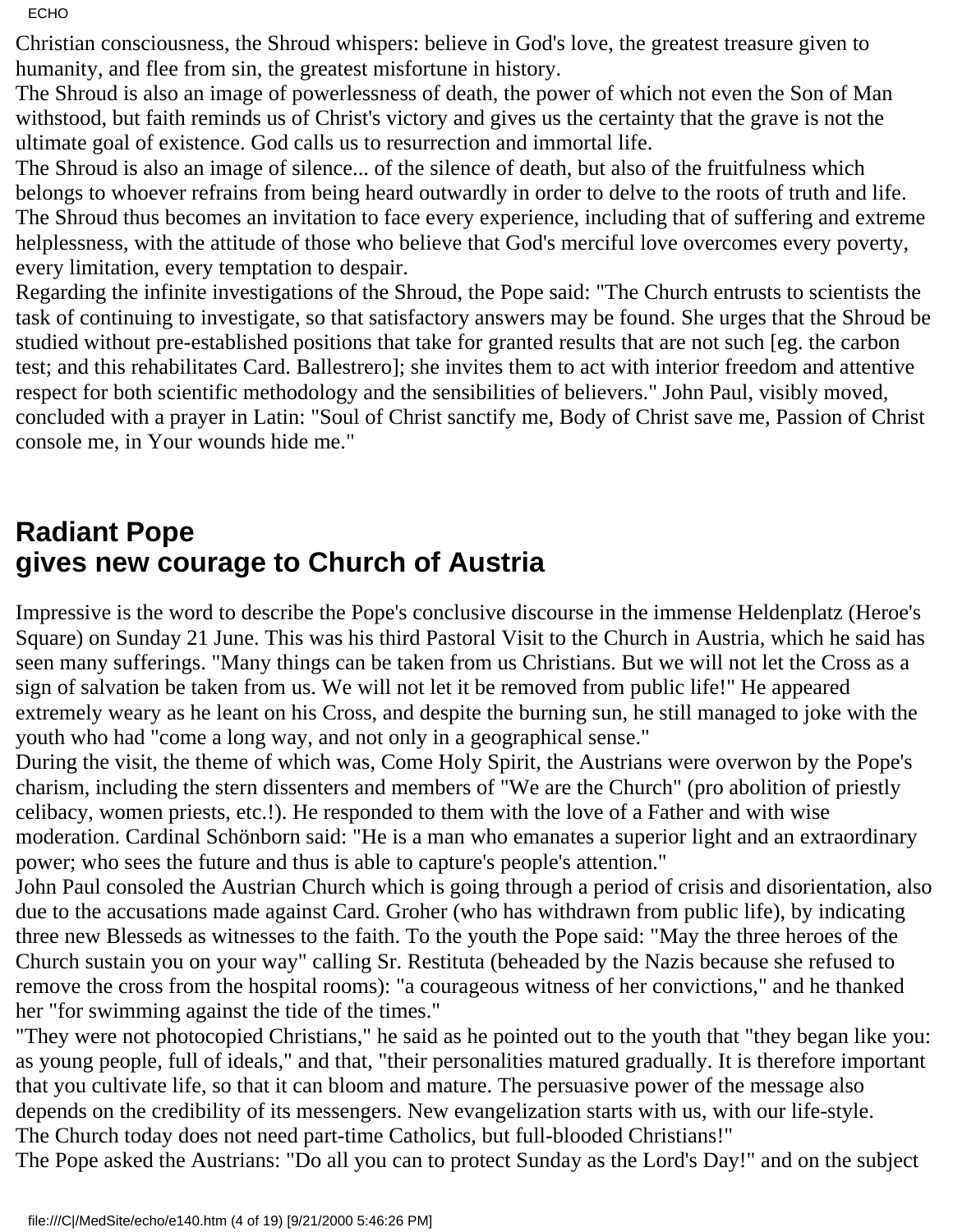of unemployment and work opportunities for the young, he said: "I know there are no easy solutions. This is why I repeat the words of Bl. Fr. Shwarz: 'we must pray more!' "

Always paternal, the Pope wished to honour the 50 body guards who offered him protection during his three-day visit, with a grand reception; they all came out radiant with joy. Indeed our Pope is an extraordinary man, above all situations, whom God has prepared for these our times.

### **Pope, like Mary, desires communion with ecclesial movements**

A half million members of 56 ecclesial movements and new communities from around the world gathered in St. Peter's Square on the eve of Pentecost for an unprecedented meeting with Pope John Paul II, the appointment for which John Paul gave on Pentecost 1996. Aware of the wealth which the movements harbour, the Pope welcomed them with a discourse which was masterly, exhaustive and ardent. Following are extracts from it.

"Here we are, like the Apostles, gathered in a great upper room of Pentecost, longing for the outpouring of the Spirit. Here we would like to profess with the whole Church the same Spirit ... the same Lord ... the same God who inspires them all in everyone ... For the first time the movements and new ecclesial communities have all gathered together with the Pope. It is the great common witness I wished, for the year dedicated to the Holy Spirit. Whenever the Spirit intervenes he leaves people astonished. He brings about events of amazing newness.

In Vatican Council II the Church rediscovered the charismatic dimension as one of her constitutive elements. It is not only through the sacraments and the ministrations of the Church that the Holy Spirit makes holy and leads the people; he also distributes special graces among the faithful of every rank, for the renewal and building up of the Church. The institutional and charismatic aspects are co-essential, as it were, to the Church's constitution. They contribute, although differently, to the life, renewal and sanctification of God's People.

Some charisms given by the Spirit burst in like an impetuous wind, which seizes people and carries them to new ways of missionary commitment to the radical service of the Gospel. Today, I would like to cry out to all of you gathered here and to all Christians: Open yourselves docilely to the gifts of the Spirit! Accept gratefully and obediently the charisms which the Spirit never ceases to bestow on us! [So like Mary's message of 25 May!] The birth and spreading of your movements has brought to the Church's life an unexpected newness which is sometimes even disruptive. This has given rise to questions, uneasiness and tensions; at times it has led to presumptions and excesses on the one hand, and on the other, to numerous prejudices and reservations. It was a testing period for their fidelity... Today a new stage is unfolding before you: that of ecclesial maturity.

In our world, often dominated by a secularized culture which encourages and promotes models of life without God, the faith of many is sorely tested. Thus we see an urgent need for powerful proclamation and solid, in-depth Christian formation. There is so much need today for mature Christian personalities, conscious of their baptismal identity, of their vocation and mission in the Church and in the world! There is great need for living Christian commmunities! And here are the movements and new communities: they are the response, given by the Holy Spirit, to this critical challenge at the end of the millennium. How to safeguard and guarantee a charism's authenticity? It is essential that every movement submit to the discernment of the competent ecclesiastical authority. No charism can dispense with reference and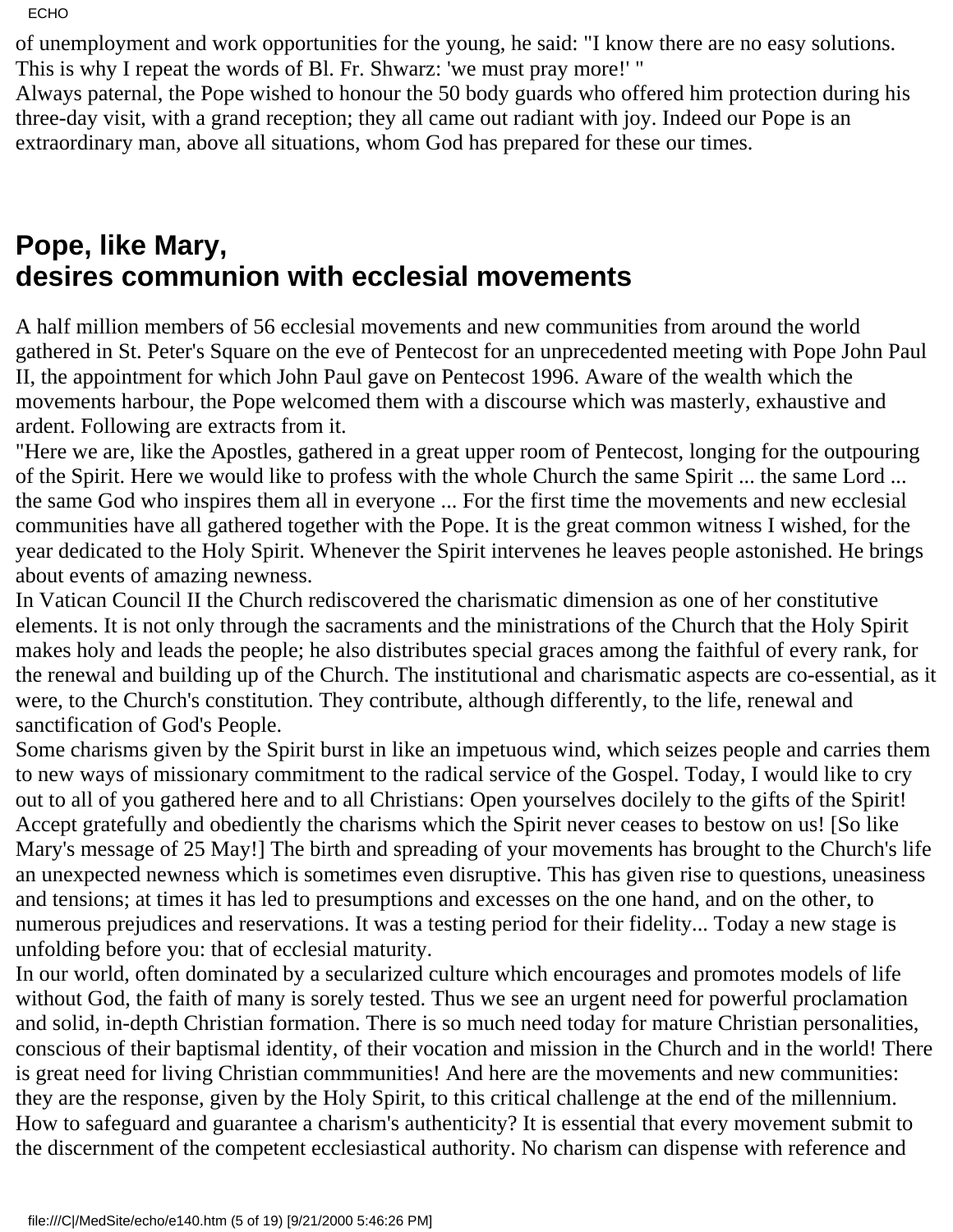submission to the Pastors of the Church. This is the necessary guarantee that you are taking the right road! Those who have charge over the Church should not extinguish the Spirit, but test all things and hold fast to what is good (cf. 1 Thes 5:12; 19-21).

Jesus came to cast fire upon the earth; let us accept His invitation, so that his fire may spread in our hearts and in those of our brothers and sisters. Today, from this upper room, a great prayer rises: Come, Holy Spirit, and renew the face of the earth! Make even more fruitful the charisms you have bestowed on us. Give new strength and missionary zeal to these sons and daughters of yours. Let us turn our gaze to Mary who was with the Apostles at the first Pentecost, so that she will help us to learn from her fiat how to be docile to the voice of the Spirit.

### **The Curate of Ars on the Holy Spirit**

### *Practical signs of His presence*

In himself, man is nothing, but the Holy Spirit makes him great. Man is completely earthly, all animal. Only the Holy Spirit can lift him up and take him to extraordinary heights. The reason that the Saints were so detached from the world is because they let themselves be guided by the Holy Spirit. The Holy Spirit is light and strength. The Spirit makes us distinguish the truth from what is false, and good from wrong. As a lens magnifies the objects, the Spirit makes us see the good and the bad in larger proportions. With the Holy Spirit you see things enlarged, including each little thing done for God and each little sin. In the same way that a clockmaker distinguishes the various little cogs with the help of his lens, we, with the light of the Holy Spirit, see all the little things that regard our life. Thus, the minimum imperfections seem serious and the smallest of sins appear horrifying.

Those who possess the Holy Spirit cannot become proud, so aware are they of their own miserable state. For a person who lets himself be led by the Holy Spirit the world seems to exist no longer. For the world God no longer exists.

Therefore, it is a matter of knowing who our guide is. If it is not the Holy Spirit then it's going to be hard work and whatever we do will be without wisdom and substance. If it is the Spirit, everything is so sweet that we could die from pleasure.

Those who let themselves be led by the Holy Spirit experience all types of inner happiness, while bad Christians wrap themselves up in thorns.

Without the Holy Spirit we are similar to a cobblestone... Take a sponge soaked in water and in the other hand a small cobblestone .. squeeze both of them. Nothing can be squeezed from the cobblestone, whilst abundant water from the sponge will come out. The sponge is the soul full of Holy Spirit, and the cobblestone is a cold, hard heart where the Holy Spirit does not live. A soul who possesses the Holy Spirit experiences such joy in prayer that the time never seems long enough, and it never loses God's presence.

Without the Holy Spirit all is cold. As soon as you feel the fervour weakening you must hurry to do a novena to the Holy Spirit to ask for faith and charity.

If we think that God sending us the Holy Spirit can be compared to a great king who encharges his prime minister to accompany one of his subjects, saying: "Accompany this man everywhere and then bring him back to me safe and sound." What a wonderful thing, my children, to be accompanied by the Holy Spirit! What a wonderful guide to have ... and to think that some don't want Him as a guide! (The Curate of Ars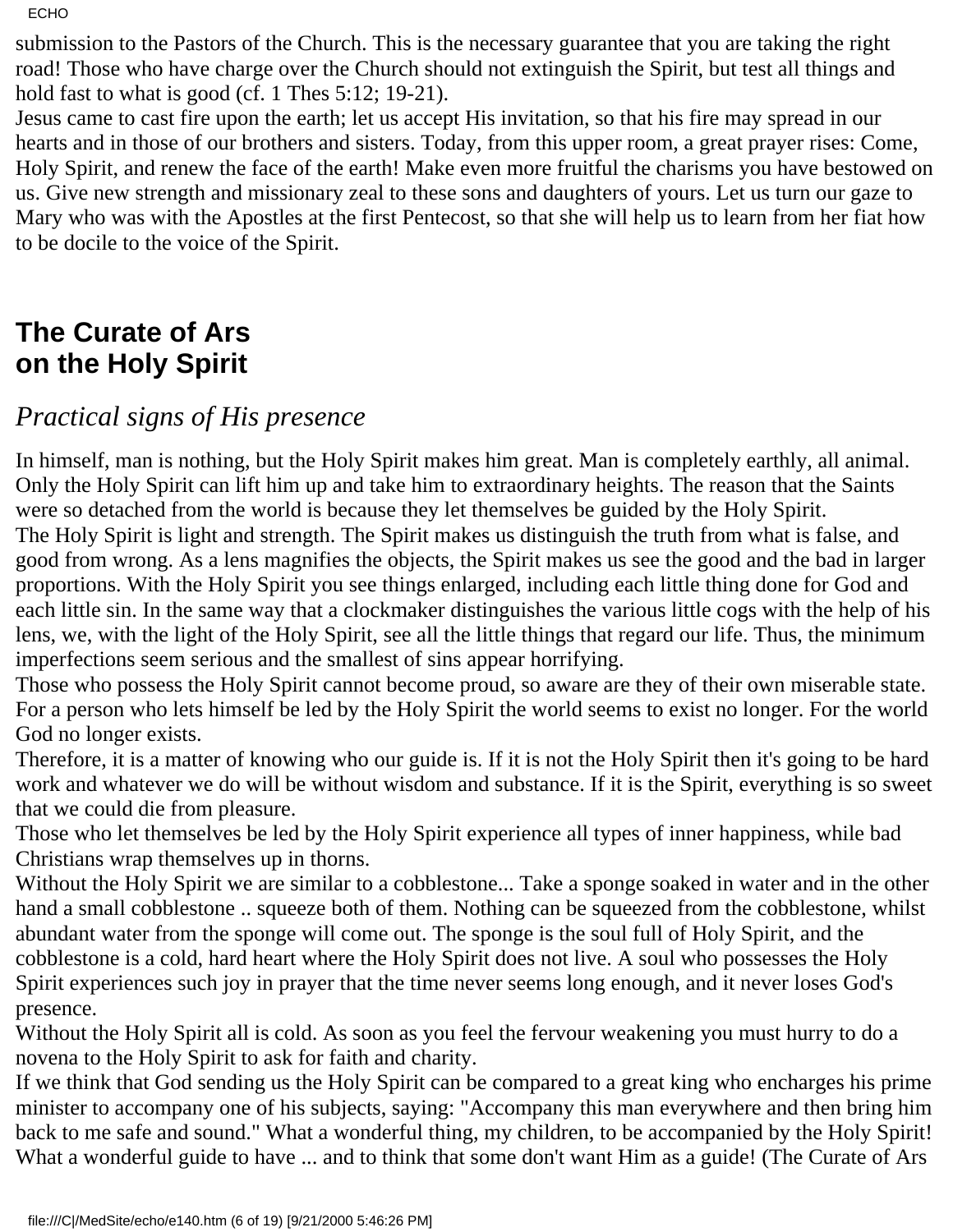cried here.)

The Holy Spirit is like a man with a carriage and a horse who wants to take us to Paris. Of course, we would say yes, and step into the carriage and feel very proud. Well, the Holy Spirit wants to take us to heaven; all we have to do is say yes and let Him do the conducting.

The Holy Spirit rests in just souls, as a dove rests in its nest; and as a dove broods its young, the Spirit stirs up good thoughts in pure souls...

The Sacraments which our Lord instituted could not save us without the Holy Spirit. Even the Lord's death would have been useless without Him. That is why our Lord said to the Apostles: "It is good for you that I go, because if I do not go, the Consoler cannot come..."

The Holy Spirit must come, that this harvest of grace might bear fruit. It is like a grain of wheat; you sow it in the field, but it needs the sun and the rain to make it grow and ripen. That sun and rain is the Holy Spirit. It is good to say every morning: "My God, send me your Spirit, that I may know who I am and who you are."

### **"Burn with love for the Eucharist"**

"... Holy Mass truly is the centre of a priest's life; of his every day. This centrality is thus the main object of the formative project of a seminary; and it is necessary that each candidate to the priesthood offer his conscious and total adhesion to it. A seminarist is above all one who burns with love for the Eucharist, who is aware that his vocation orients him towards the assiduous participation in the Sacrifice of the Holy Mass, which becomes ever more interior and coincidental..." (The Pope to the students of the Seminary Major in Rome, during Mass before the grotto of Lourdes in the Vatican gardens, 14 June 1998)

### **Bless always!**

To the same students in a previous visit, the Holy Father said: "You are the bearers of God's blessing which is the expression of His goodness towards his creatures." He told them how, in his visit to Peru, he had been struck by the fact that the people never tired of asking for a blessing. "This aspect has fallen by the side in the western civilization, where people no longer ask for a priest's blessing. Instead, a blessing is the natural expression of revelation, of God's closeness to man... You must bless, not only when, as priests, you celebrate the various liturgies, but you must carry with you God's blessing, with which the history of mankind began: And God blessed them (Gen 1:28). Bless, in particular, every man, his work, his family, his suffering."

St. Peter wrote: Respond to evil with a blessing, because to this you were called, that you might inherit a blessing (1 Pt 3:9). Our Lady, in the first prayer group, asked the young people to ask for the blessing and to bless. Also the lay people can bless.

### **Jesus too was an exorcist**

In the Audience of 3 June the Pope spoke on the presence of the Holy Spirit in Jesus' life, saying: "All three synoptic Gospels stress that, immediately after his baptism, Jesus is led by the Holy Spirit into the wilderness to be tempted by the devil (Mt 4:1). When Satan suggests a triumphal messianism to Jesus, consisting in spectacular wonders, Jesus' choice, in total obedience to the Father's will, is clear and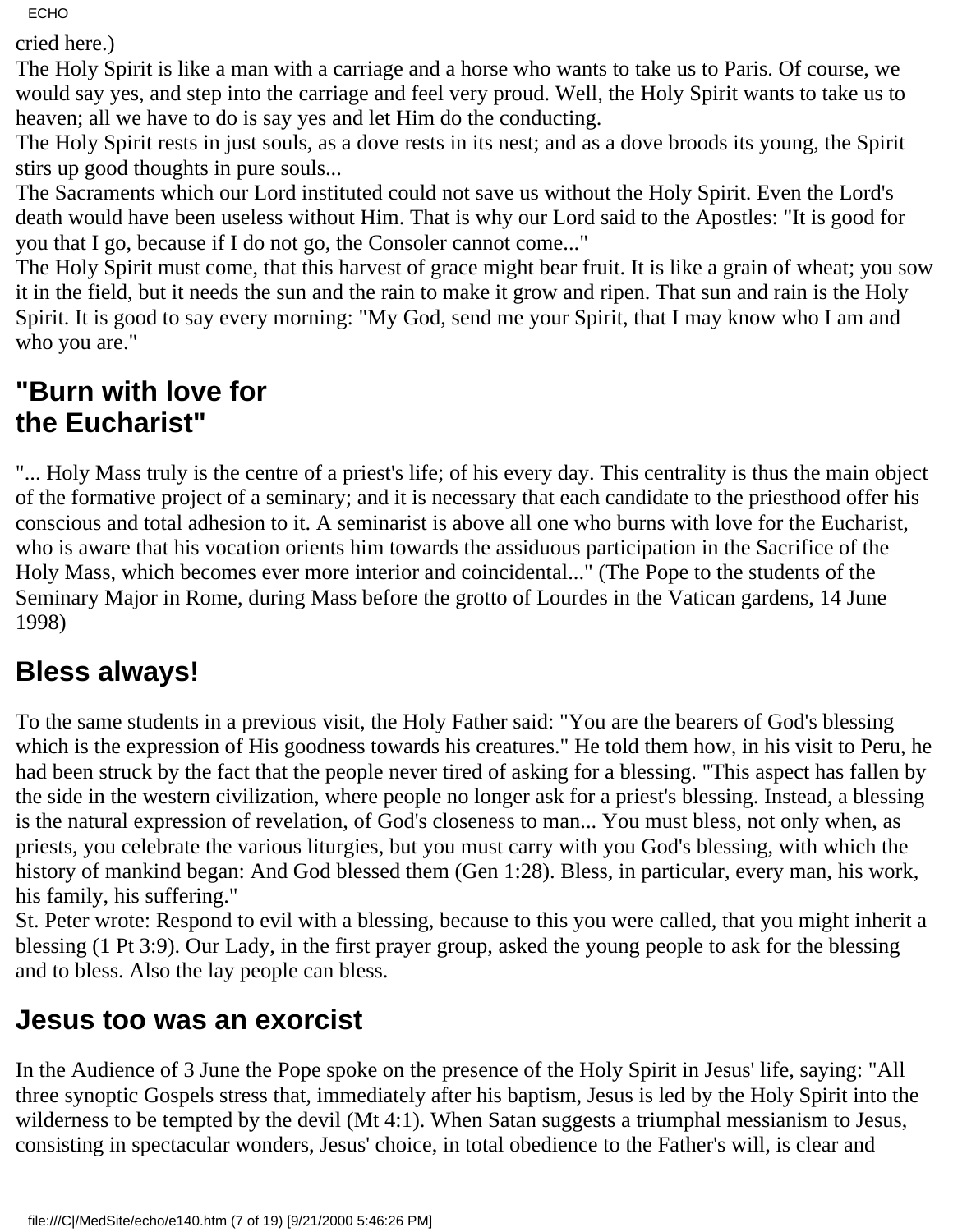unequivocal: he accepts being the suffering, crucified Messiah who will give his life for the world's salvation.

Jesus' struggle with Satan, which began in the wilderness, continues throughout his life. One of his typical activities is precisely that of exorcist, which is why the crowds cry out in amazement: With authority he commands even the unclean spirits, and they obey him (Mk 1:27). Anyone who dares to say that Jesus' power derives from Satan is blaspheming against the Holy Spirit (Mk 3:22-30): it is in fact by the Spirit of God that Jesus casts out demons (Mt 12:28). As St. Basil of Caesarea states, with Jesus "the devil lost his power in the presence of the Holy Spirit" (De Spir. S., 19).

Fr. **Amorth**: "Too few believe in battle against Satan" - "In my opinion the Pope's words contain an implicit warning for the clergy. Exorcism was practically abandoned 3 centuries ago, thus we have priests and bishops who have never studied it; who don't even believe in it. Some theologians and biblists don't even believe in the exorcisms done by Jesus, saying the Evangelists stylized their writings to suit the times. But this denies the battle waged against the devil and his very existence. Exorcism is part of the baptismal rite, and once it was given immense importance, with various being done during the rite. This was reduced to one only, which caused Paul VI to protest publicly. It should be noted that the Sacrament of Baptism does not dispense of temptation, for if the devil "lost his power in the presence of the Holy Spirit" in Jesus, this doesn't mean that he lost his power in general. As Gaudium et Spes says, his activity will continue to the end of time.

"**Meditate the Last Things and you will sin no more**" was what was preached in the past. "It is sad but true that within the Catholic Church the doctrine of the "Last Things" continues to be weakened by a false faith in "progress" which is meant to guarantee man's earthly happiness. Since Christ's Kingdom is not of this world, this false faith needs to be fought against by courageously preaching the Christian doctrine on death, judgement, hell and heaven. A doctrine which instils fear, it is nonetheless rich in hope and shifts the centre of gravity from human life to eternal life." Fr. Werefried

**Visit the Tabernacles** - "Write that I want it to be preached that there be adoration before the tabernacle. Many are those who enter the Church without greeting me and without stopping a moment to adore me. I would like many faithful guards in front of the altar so that the many, many crimes cannot be committed... Tell your spiritual father that he preach to consumption that I be visited and loved in the Holy Eucharist. It is I who is asking. They may ask me for anything they want when they are in my presence. From here comes the remedy for all ills." (Jesus to Alexandrina M. da Costa)

\* **7th UK YOUTH 2000 Int'l Prayer Festival**, 28-31 August, Worth Abbey, nr. Crawley, W. Sussex. Cost £65, all inclusive. Contact Youth 2000, POB 119, London SW 7 5RH (Fax/ph. 0171 370 0211) for info about this and other Youth 2000 events in UK, Ireland, USA, Germany, NZ, Canada, Caribbean, Panama, Mexico, and on how to start YOUTH 2000 in your own country.

\* **Successful Prayer Vigil in Knock** - An estimated 3,000 people from throughout the country were present in Knock for the first ever Pentecost All-Night Vigil, during which Bishop Finnegan of Killala conse-crated the Re-evangelisation of Ireland to the Immaculate Heart of Mary. The Bishop stressed the need for evangelisation of self, saying how it is necessary to rediscover the most fundamental truth of our religion, which is acknowledging that "God is our Father and we are His children."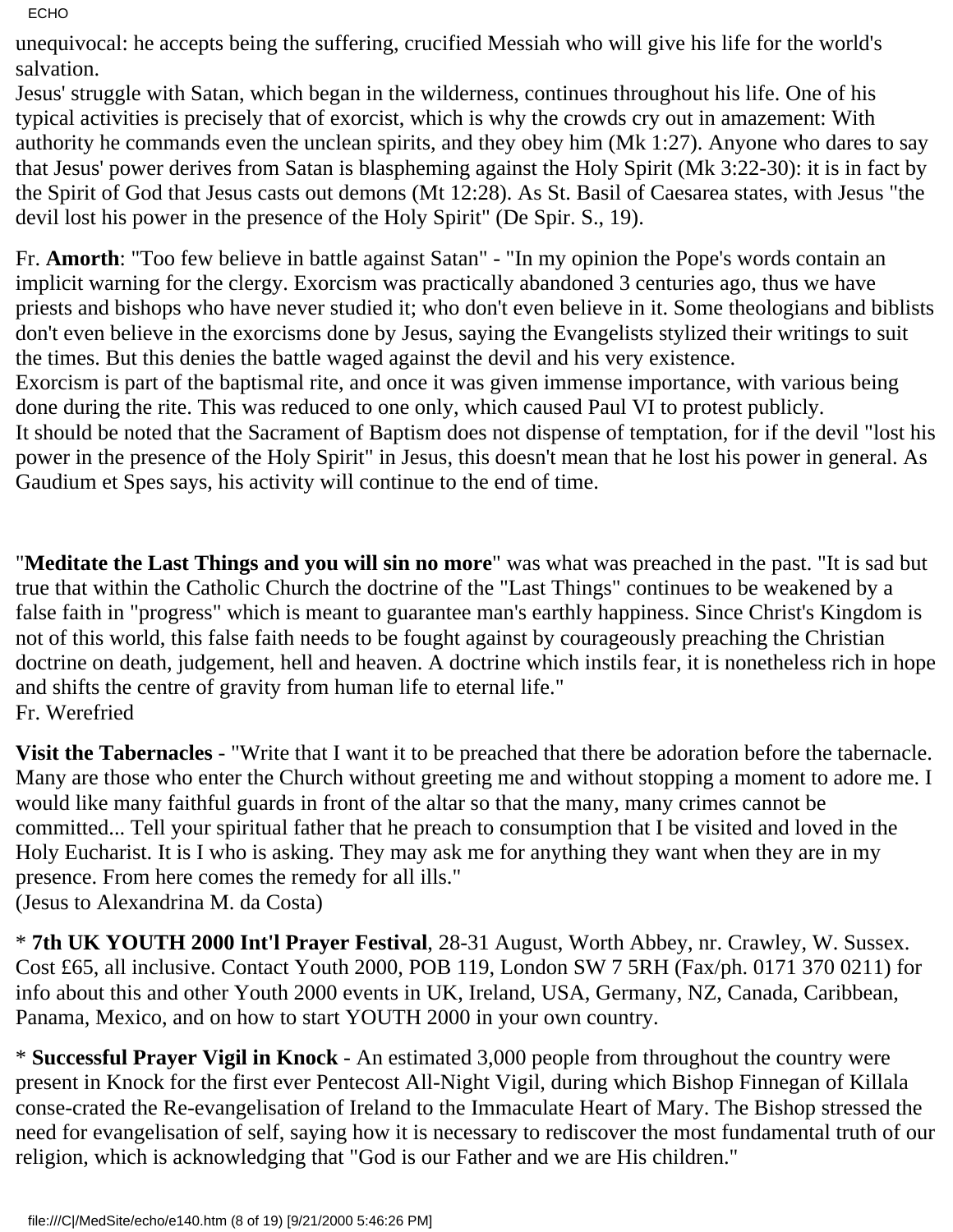## **VATICAN CLARIFICATION on MEDJUGORJE**

### **Mostar Bishop's opinion purely personal - Free to go on pilgrimage - Investigations still open**

The Congregation for the Doctrine of the Faith sent the following letter to Bishop Aubry of Saint Denis. Received on 24 June, the Bishop divulged it on the 25th: a gift to the Queen of Peace for the 17th anniversary!

"Excellency, In your letter of January 1, 1998, you submitted to this Dicastery several questions about the position of the Holy See and of the Bishop of Mostar in regard to the so called apparitions of Medj-ugorje, private pilgrimages and the pastoral care of the faithful who go there. In regard to this matter ... I would like to point out that the Holy See does not ordinarily take a first instance position of its own regarding supposed supernatural phenomena. As for the credibility of the "apparitions" in question, this Dicastery respects what was decided by the bishops of the former Yugoslavia in their Declaration dated April 10, 1991: "On the basis of the investigations so far, it cannot be affirmed that one is dealing with supernatural apparitions and revelations." Since the division of Yugoslavia into different independent nations, it would now pertain to the members of the Episcopal Conference of Bosnia-Hercegovina to eventually reopen the examination of this case.. The opinion expressed by Bishop Peric in his letter to the Secretary General of "Famille Chretienne,' declaring he believes Medjugorje is a case of 'constat de non supernaturalitate' (it can be affirmed that there are no supernatural apparitions) should be considered the expression of his personal conviction which he has the right to express as Ordinary of the place; but which is and remains his personal opinion. Finally, this Congregation points out that private pilgrimages to Medjugorje are permitted on condition that they are not regarded as authentification of events still taking place and which still call for examination by the Church.

Msgr. Tarcisio Bertone (Secretary to the "Congregation")

Fr. Daniel Ange summarizes:

1. The declarations of the Bishop reflect his personal opinion. Consequently, they are not an official judgement by the Church.

2. The declaration of Zadar leaves the door open to future investigation. In the meantime, private pilgrimages with pastoral accompaniment are permitted.

*Justice is had, after exactly two years that a French Bishop made a similar request to this Congregation on the eve of the 15th anniversary. Then, the media divulged the false news that pilgrimages to Medjugorje were prohibited, and when the Vatican spokesman announced that it was not true, the media did not bother to publish it.. This encouraging reply is very welcome. Replies like this from the Congregation to a Bishop are valid for the entire Church. Our thanks to Mary!*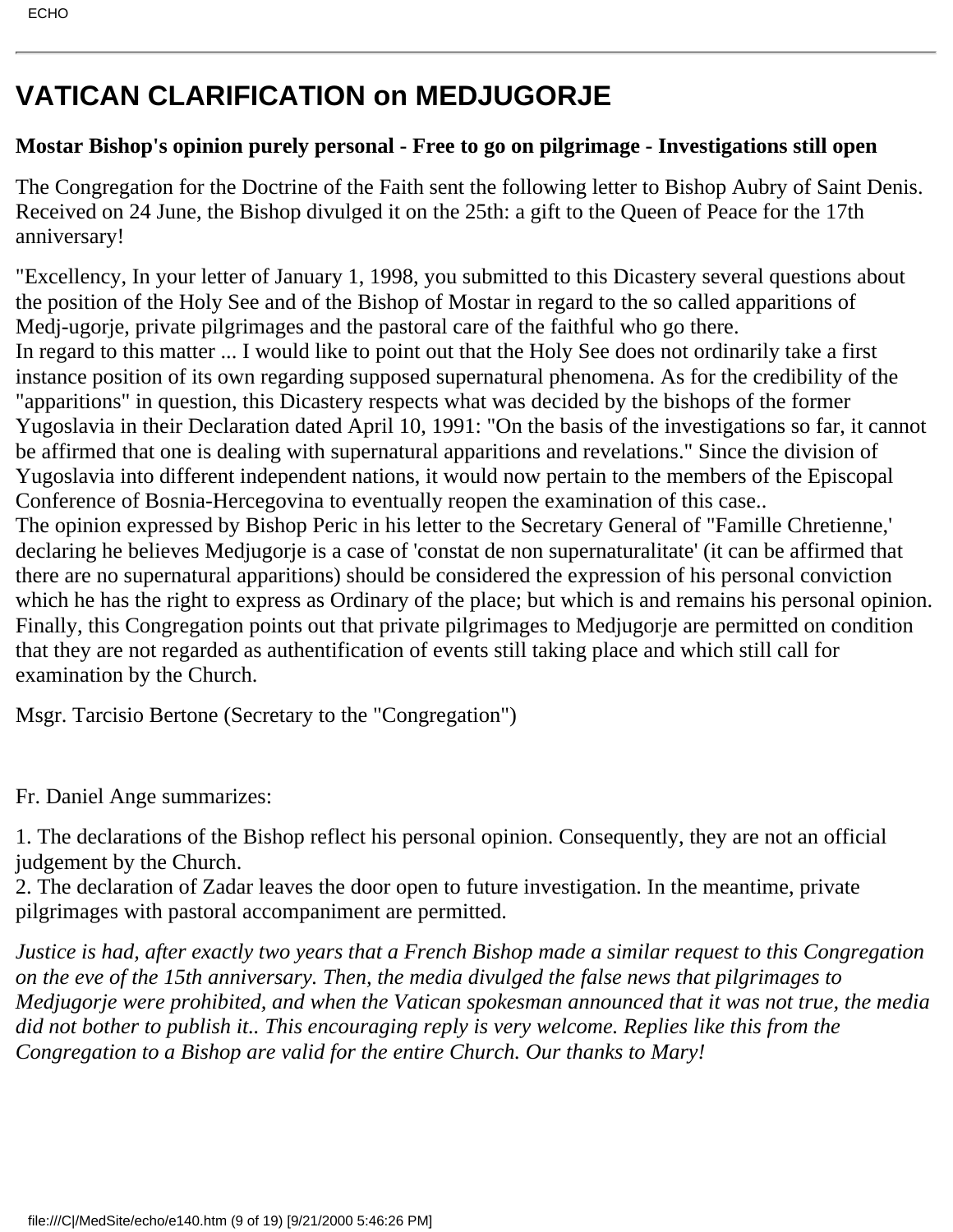### **Bishop from Canada "God draws the people here"**

Bishop Gerard Dionn from Edmundston, New Brunswick, visited Medjugorje at the end of April and said: "When I heard that the Virgin was appearing every day in Medjugorje for nearly 17 years I didn't know whether to believe or not. I came here because a group of pilgrims asked me to be their spiritual guide during their voyage; it truly has been a wonderful gift for me. Everything here has profoundly impressed me; it's difficult to find something similar elsewhere. I was touched by the faith of the people, the spirit of sacrifice, the evening Mass, which is like a Pentecost. I saw crowds of people climb the mountain, pray and confess; people from all over the world. I can't express a definite judgement, but given the fruits I have seen, I can seriously say that something special is happening here. It is not the Franciscans who draw the people; I feel it is a Woman who calls them to Medjugorje, and this Woman instils trust. Men need a mother and here they have found her.

Many have come here repeatedly, despite the expense involved, and once back home they become witnesses of their faith with ever greater fervour. I believe that Our Lady is appearing here. I would not know how else to explain the phenomenon here. It can't be Satan, and it can't be a trick. People can be fooled for a while, but not for 17 years, and here we are talking about millions of people. The extremely good fruits are what make one see that something great is happening here.

### **Fr. Slavko's missionary voyage to Brazil**

From 5-12 May prayer meetings were organized in various Brazilian centres; some of which were transmitted via radio. Thousands of faithful took part. "I was able to see," said Fr. Slavko, "how the Medjugorje message has taken root and is bearing fruit in this country so contradictory, where the poor see in the Church a sign of hope."

Meeting at Shrine of Quixada - The first stop was in Quixada, on the north west coast of Brazil where the friends of Medjugorje held their own meeting entitled: "The Holy Spirit will descend upon you" in the new shrine of the Virgin of Serteo.

The bishop of Quixada, Msgr. Adelio Tomasin, originally from Verona, Italy, explained how he was inspired to build the shrine. "At Holy Mass, after Communion, I heard a voice say: 'Why haven't you thought to build ahouse for My Mother?' And I saw a shrine amid the rock at Serteo. Still uncertain, I told the people present at the Mass what I had heard; they all got up and applauded loudly. That was how the idea of the shrine was born, but the first thing I did was look for a religious family which could take care of it. The answer came from Fr. Gianni Sgreva, founder of the Oasis of Peace Community. The shrine was built (the bishop himself helped build it) and now, with the help of the young caretakers, it works full time.

## **Bishop Tomasin: "Profoundly renewed after Medjugorje"**

The bishop of Quixada visited Medjugorje and spoke about his past experiences. He came the first time in 1984, after being pushed to do so by a friend. "I was impressed by the fact that even before the evening prayer the poorly-lit church was full of faithful, so many of whom were young. I was also struck by the profound devotion - which was not fanaticism - and by the confessions, and the prayer on the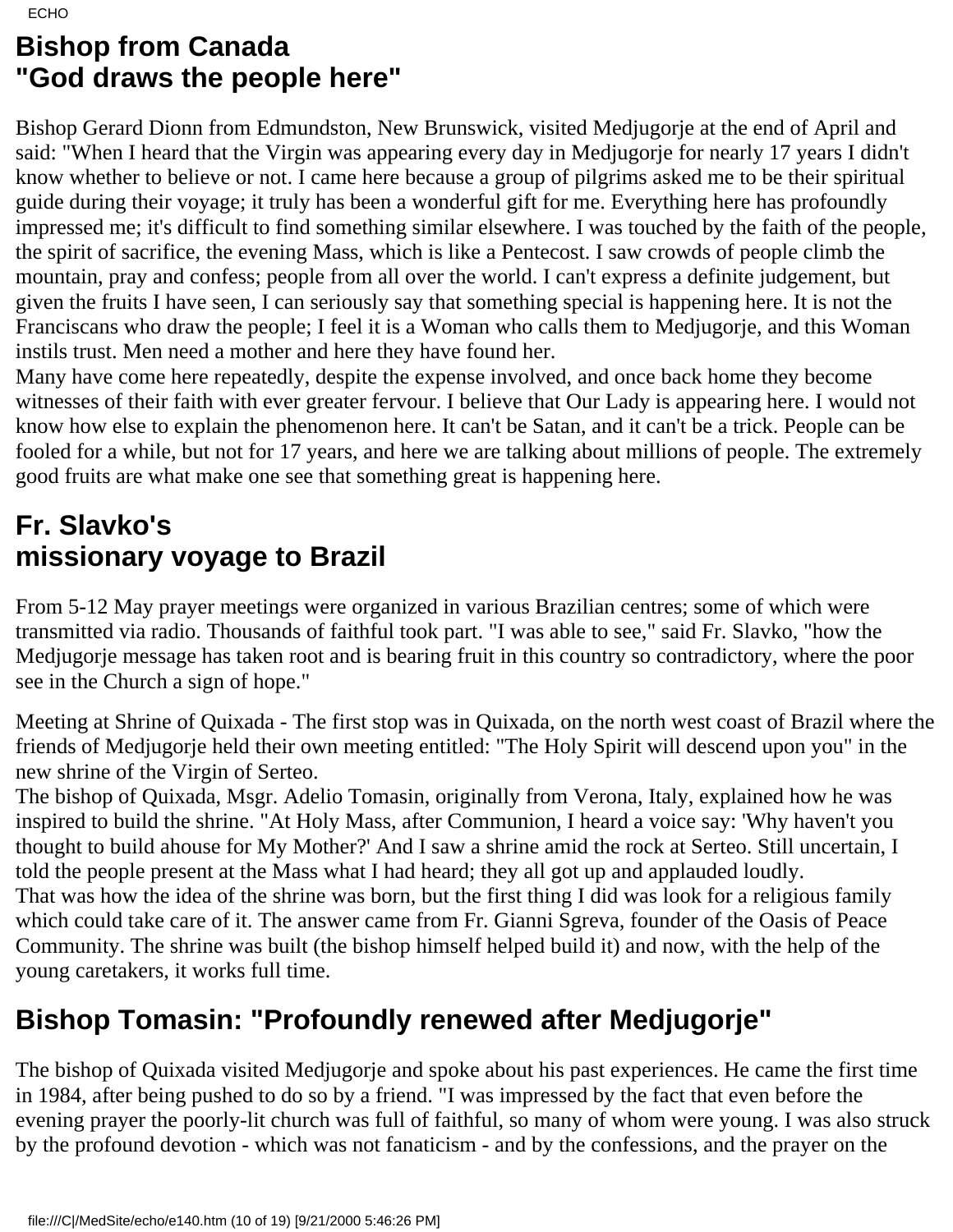hills... I went to the church and remained there in prayer nearly the entire day. That's how I spent my days in Medjugorje; I did not speak to any of the Franciscans or the visionaries.

Back home I felt profoundly renewed. I understood Mary better; also that thanks to Her the Church is renewed. I came again ... deeply convinced that many things happen here that theology or psychology cannot explain. I discovered the true meaning of faith and its fruits. No one can doubt the fruits of Medjugorje, for God's presence and His mercy are obvious; the Church can see that God's grace is handed out by the Mother of mercy, the Mother of sinners, who was close to the Cross. This is a truth which cannot be denied. With regards to the apparitions, besides the conversions and the good fruits of faith, there has to be some-thing more, and for this we must wait."

The Brazialian Bishop emeritus, Silverio Jarbas Paulo from the diocese of Feira, spent one week in Medjugorje. "I was mostly impressed by the simplicity of the prayer and the power of the faith of those I met. There was no fanaticism. I saw many young people. Marian shrines have a basic role in the life of the Church."

**Fr. Slavko in Austria** - Invited by friends of Medjugorje, his visit to parishes and prayer groups went from 18 to 20 April. In Hohnhart he held a course on "Mary's call to prayer," for which many parishioners were present, then Medjugorje's usual evening programme followed. The same programme followed on the 19th at Griesskirchen where chaplain of the parish community is Joseph Gratzer. He received his vocation in Medjugorje, leaving behind him a well paid job. Now he joyfully dedicates himself to the salvation of souls. On the 26th April the prayer meeting in Vienna, in the beautiful church dedicated to Mary in Siege drew a great crowd. Many priests also participated.

On his way back Fr. Slavko visited Sr. Elvira's Community which she opened 8 months ago in Mattersburg. The large property, donated to her, includes land for tilling, a wood and a lake. The young people work together with the parish. At first, the local people were mistrusting, but then they understood that the presence of the Community represented a great blessing.

"Each voyage abroad," said Fr. Slavko, "confirms how the world has been touched by the Medjugorje message and how many continue to remain faithful to the Virgin's call."(Press Bulletin)

**Scientific tests for visionaries** - A series of sophisticated tests were organized for visionaries Vicka, Marija and Ivan in Como (22-23 April) and were accompanied by parish priest, fra Ivan. Jakov could not attend because he was in Munich for a prayer meeting. The twelve experts, coordinated by Fr. Andreas Resch and Dr. Giorgio Gagliardi, came from 4 different prestigious scientific institutes (in Innsbruck, Milan and Bologna). "The results will be revealed only after accurate analysis has been carried out," said Fr. Slavko.

The following Sunday Alberto Bonifacio met Marija in Medjugorje. With a note of humour, she told him what happened: "We were happy to undergo the tests, thinking that someone would benefit, though it wasn't easy. All we did, though, was obey. In one hour we had to respond to 510 questions, and during the two days we didn't even have 5 minutes off, except for dinner. We had to do many psychological tests, including one on typical anti-apparition gossip. To explain Vicka's reaction (of anger) they said that they had to make us angry so they could see our weak points." Marija concluded: "We visionaries are the only ones in the village who have medical certificates to say we are normal."

**Mary takes revenge** - A Mexican parish priest was sent to Medjugorje 2 years ago to proove that the apparitions were false and so discourage the Mexican pilgrims. But Our Lady, with the delicacy of a mother, took this case to heart, and in the end Fr. Salvatore was able to gather up only proof of Mary's presence and Her powerful action upon hearts. It only took a few days for him to change totally and still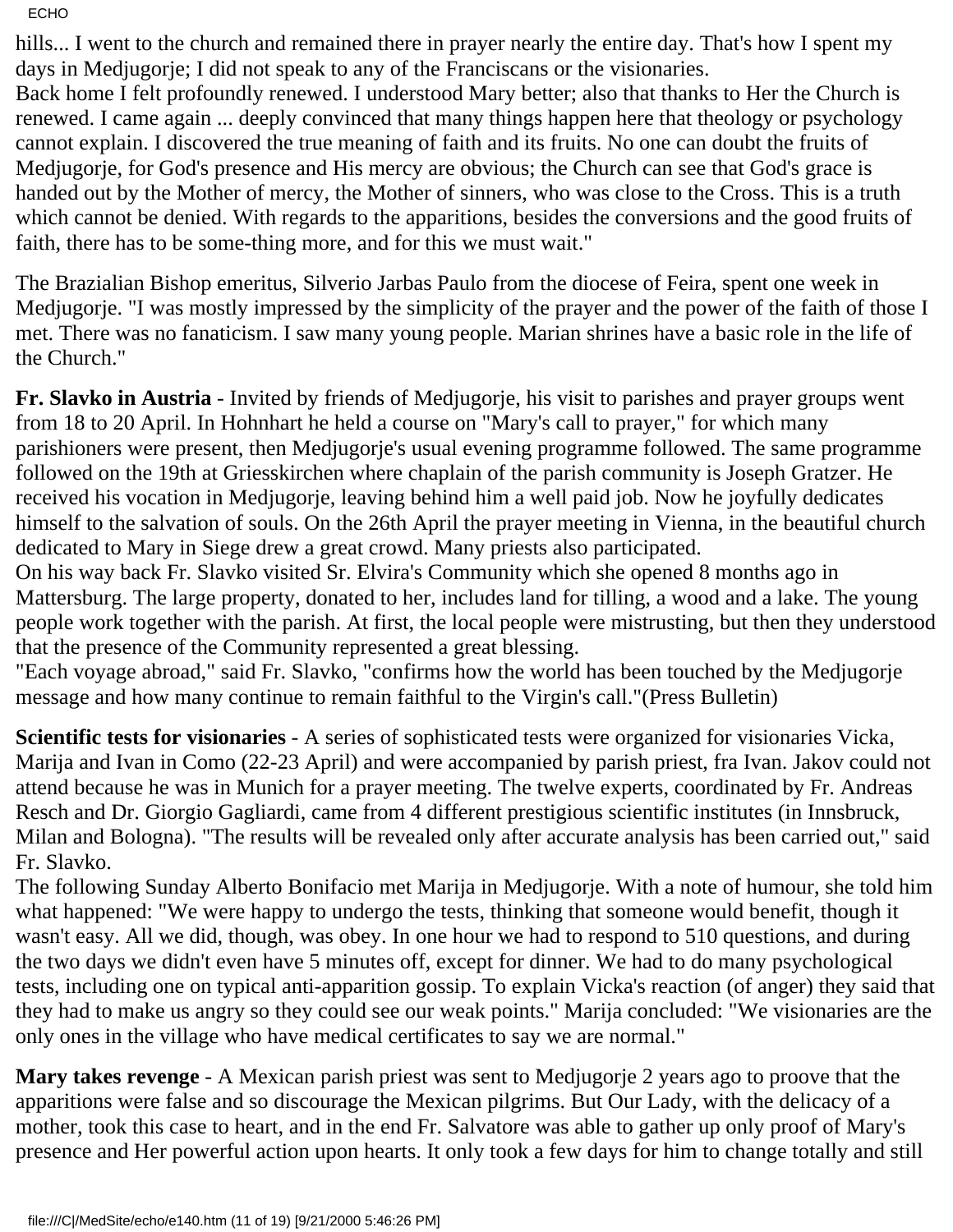today he repeats: "My priesthood was born in Medj."

Once back home he drew up a positive report on the apparitions, which greatly surprised his bishop. From that moment on Fr. Salvatore worked so that the Virgin's message was known and lived in his parish. The result is that his church is now too small to contain all the people who come to pray. Last winter he returned to Medjugorje and he entrusted his parish to Mary before the statue of Mary Immaculate in Tihaljina (Fr. Jozo distributes pictures of this statue to pilgrims), and he said to Her: "I want you in my church, but you know I have no means, so it's your problem." Then, months later - it was the 1st May - a faithful reproduction of the statue arrived in his parish. Who sent it? A wealthy woman heard his prayer and without saying anything ordered it. Along with many other blessings, the parish has its own priestly vocations.

**Return to the priesthood!** - A man had accepted to come to Medjugorje as a tourist, together with a group of pilgrims from the Indian Ocean. He did not pray or attend Mass, but kept away from his group, and did not want to go to the hills or meet Fr. Jozo. On Pentecost day, on his way through Bijakovici with two other people, he met Vicka. She smiled at him and then stood before him and placed her hands on his head. Though greatly surprised, the man let Vicka bless him, all the while listening to her long prayer. And thanks to her prayer our friend was able to relive the grace of priesthood; yes, for he was a priest! We saw him concelebrating the day after. He left Medjugorje full of enthusiasm.

Francesco died after having caught pneumonia. An AIDS victim since 1989, he asked Sr. Elvira to allow him to die in one of her homes. Once in the community in Medjugorje, his health improved, allowing him to carry out prayer and work duties. He will be missed by the entire village. During the funeral service, fra Ivan called Francesco a light for them all. (From Sr. Emmanuel's diary)

### **The 17th Anniversary**

Tues. 23 June 1998 - Thousands of people were on the hill of apparitions to pray the Rosary prior to Our Lady's apparition to Ivan at 10.30 pm. In quite a few of the recent evening apparitions Our Lady has asked that we pray for priests.

Wed. 24 - Many thousands of people participated in the Eucharistic procession for peace from Humac to Medjugorje guided by Fr. Slavko and Vicka. A group from Modena animated the songs.

Thurs. 25 - At day-break Krizevac was swarming with people for the Way of the Cross in various languages. The afternoon rain stopped at 6pm when the outdoor evening programme was beginning. It is estimated that about 50,000 people were present for the Holy Mass. On the outdoor altar 230 priests concelebrated, while many others continued to confess.

A healing - In our group there was a Portuguese woman with a 2 1/2 year old child, who at 7 months was diagnosed with cancer of the anus, and had undergone 9 operations. Early last month the doctors gave up, saying he wouldn't live any longer than 3 weeks. His mother prayed to Padre Pio and was inspired to take him to Medjugorje. They arrived by plane on the 18th. Everyone prayed for the little boy whose aspect was deathly. Vicka, too, prayed over him and his condition improved; that evening he climbed the hill of apparitions. Fr. Jozo also prayed over him and his condition improved further. While the child was undergoing thorough tests on the 26th, his mother went to Medjugorje to give thanks. He is completed healed; even the spot in his lungs has disappeared. Praised be Jesus and Mary. (Alberto Bonifacio)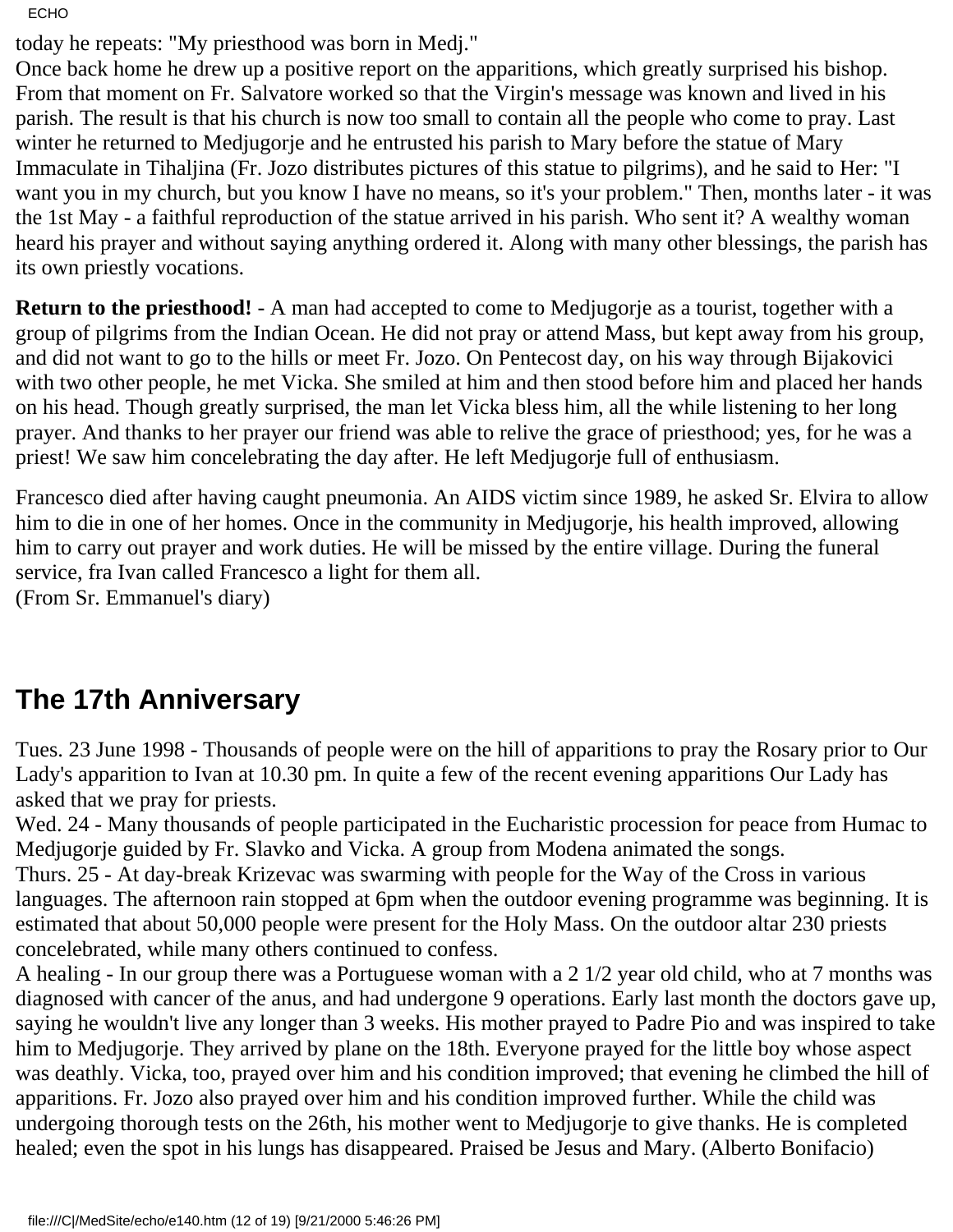### **Fr. Slavko explains Medjugorje phenomenon**

To understand the monthy messages, which can serve to guide us for the month, one has to remember the main messages. These derive mostly from the Bible and in part from Church tradition. From the Bible are derived the messages of peace, conversion, prayer, faith, love, fasting. From Church tradition are derived those which regard ways of praying which matured over the centuries; thus the recommendation of Holy Mass, the Rosary, adoration, veneration of the Cross, Bible reading and fasting twice weekly which is also part of the Hebrew tradition.

In many messages Our Lady said: "I am with you." Now, some say: "But Our Lady is also present here." Many pilgrims have told me that before coming here friends and family asked why they were going all that way to see Mary when she was right there where they live. They are right, but it must be added that here there is a special presence of Mary, due to the apparitions.

Right from the start many have tried to explain the Medjugorje phenomenon in a different way. The Communists saw it as a counter revolution, which is quite ridiculous. Can you imagine a monk going against Communism with six children between 10 and 15 years of age, four of whom were girls, and the two boys were shy? For all their courage, how could they ever stage a counter revolution? But the Communists really thought this and that's why they imprisoned the parish priest and pressured the entire parish, the visionaries, their families and the monks. In 1981 they compared Medjugorje to Kossovo! On 15 August 1981 the Communists called in a special police squad, but at the end of the day their captain said: "They called us here as if there were a war, but it's as quiet as a cemetery." The Communists were good at prophesying for themselves. After the first meeting with the visionaries one of them said: "You are inventing this to destroy Communism." Also those possessed by the devil were the first to recognize Jesus as the Son of God: "Why have you come here, Son of God, to destroy us?" Whilst others were asking themselves if it were true or false, they were saying: "You do this to destroy us." Prophets. Others in the Church explain Medjugorje as a disobedience of the Franciscans. But when can disobedience help people to convert, to pray, to heal? Others say that the monks are manipulating it all, for money. Of course, due to the amount of people who come here, there is also money, and many houses are built; but you cannot explain Medjugorje with a concept of money. Yet they accuse us of this. I don't think the Franciscans is the only organization in the world which receives money. So if we have found this good method to make money, why don't you apply it too? You, Father (to a priest), when you go home take 5 or 7 children - not 6 like us - instruct them a little and one day they can say: "We see Our Lady!" But do not call Her the Queen of Peace, because we have already taken this name. A lot of money will follow, and if they put you in prison you will earn even more. After analysing it we see how ridiculous it is. Yet they accuse us of this and some believe.

The monks, visionaries and pilgrims have committed and will commit errors; it is only with this special presence of Our Lady that you can explain Medjugorje. It is grace which the Lord gives for these Marian times, as the Pope calls them. And Medjugorje cannot be without problems. With the messages given here Our Lady has never condemned or provoked anyone negatively. All those who do not want to come should say: "I'm not interested," and nothing else.

A close analysis of the writings against Medjugorje show how people invent things, and how they disappear like soap bubbles. Like waves, they come, they go and they disappear! I assure you that in Medjugorje we are not all saints, and I am sure that there are worse places in the world, yet no one disturbs them. Here instead, they attack, assail, criticize and condemn. I told the Bishop: "If the only problem in the diocese is Medjugorje then you can be happy, for here people pray more than in the entire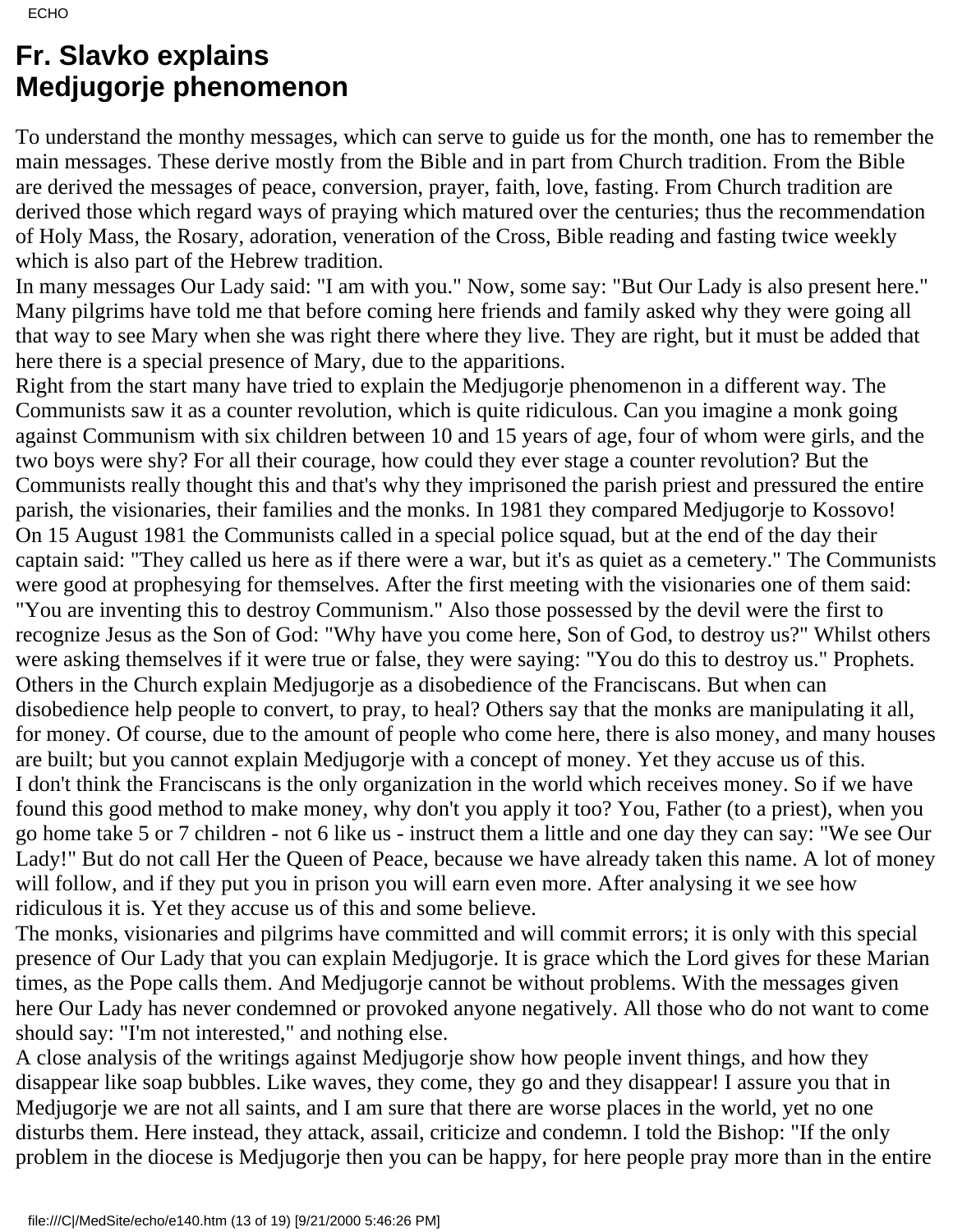diocese," even if we sing, "Though sinners, we are your children." If Our Lady repeats: I am with you, then you have to understand that Medjugorje cannot be explained without Her special presence. [Mary, like Jesus, is a sign of contradiction.]

(Part 1, reduced from a conversation with Italian and Spanish pilgrims, 14.3.98)

John H. Newman (1801-1890) said in 1865: "Exactly those nations and lands that got rid of the devotion to the Mother of God, have lost faith in Christ's divinity; while those lands which were faithful to Mary, have conserved Orthodoxy."

### **Open to the Spirit from within**

*"Do you know Him?" was the question Fr. Tomislav asked the 800 participants at the meeting in Numana from 7-10 May.*

Four days to discover and get to know more deeply the presence and action of the Holy Spirit in us and the Church. Four days in the Upper Room with Mary to be truly prepared for the unique feast of Pentecost, in this year of the Holy Spirit. The Spirit came to rest on the Apostles in the form of flames, as if to represent how the fullness of light can be obtained only by making communion with each single flame. So, rather than summarize the meeting, we present some of the flames which, together, will lighten up our journey to the Lord.

1. Know Him - St. John says of the Holy Spirit: You know Him. The world does not know Him. Thus, whomever does not know Him belongs to the world. If you argue and fight then you do not know Him. To know Him you only need to follow the soul's way, the Father's way, and there is no other; He cannot be found elsewhere.

2. Christ's way of thinking - St. Paul says: We have Christ's thought - and this is not an ideology, but is the Holy Spirit. The students of today know that books are heavy, that they damage one's back, however, even the ideas in the books are at times heavy. Our ideas and knowledge, our convictions, weigh down on us, making our spiritual life heavy. In the end we think it impossible that God can ask for easy things. Hence, remaining in our way of looking at God and the Holy Spirit in particular, blocks His coming.

3. Do you really know Him? - I ask you: do you know the Holy Spirit? I hope that you have begun to know Him. Of course, you would not know Him in His fullness, but you know the way. Which way? Jesus Christ is the only way which can lead us to the Father. If you follow Fr. Tomislav's way, you are on the wrong way. You must follow the Lord's way! ...

Do you know Him? The reply is in the Gospel. If you know me, then you know the Father. You know him already, and you have seen him. Souls which are open to the Shepherd's voice - the Spirit's voice know how to walk and already have within them knowledge of the Father. When the Hebrew people left Egypt, they did not know the roads and ways in the desert. God was their way. The people needed to remain with open souls and follow God. They did not need to know the tracks or the hills in the desert. All they needed was an open heart, and trust in God. There is no other way for us. So, let us live in this state of aperture, so that the Holy Spirit is able to lead us, step after step, towards the promised land...

4. Are you ready to be upheaved? - The peace which Jesus gives is different to the peace which the world gives. He gives His peace to the Apostles so they can face passions and persecution. God's peace does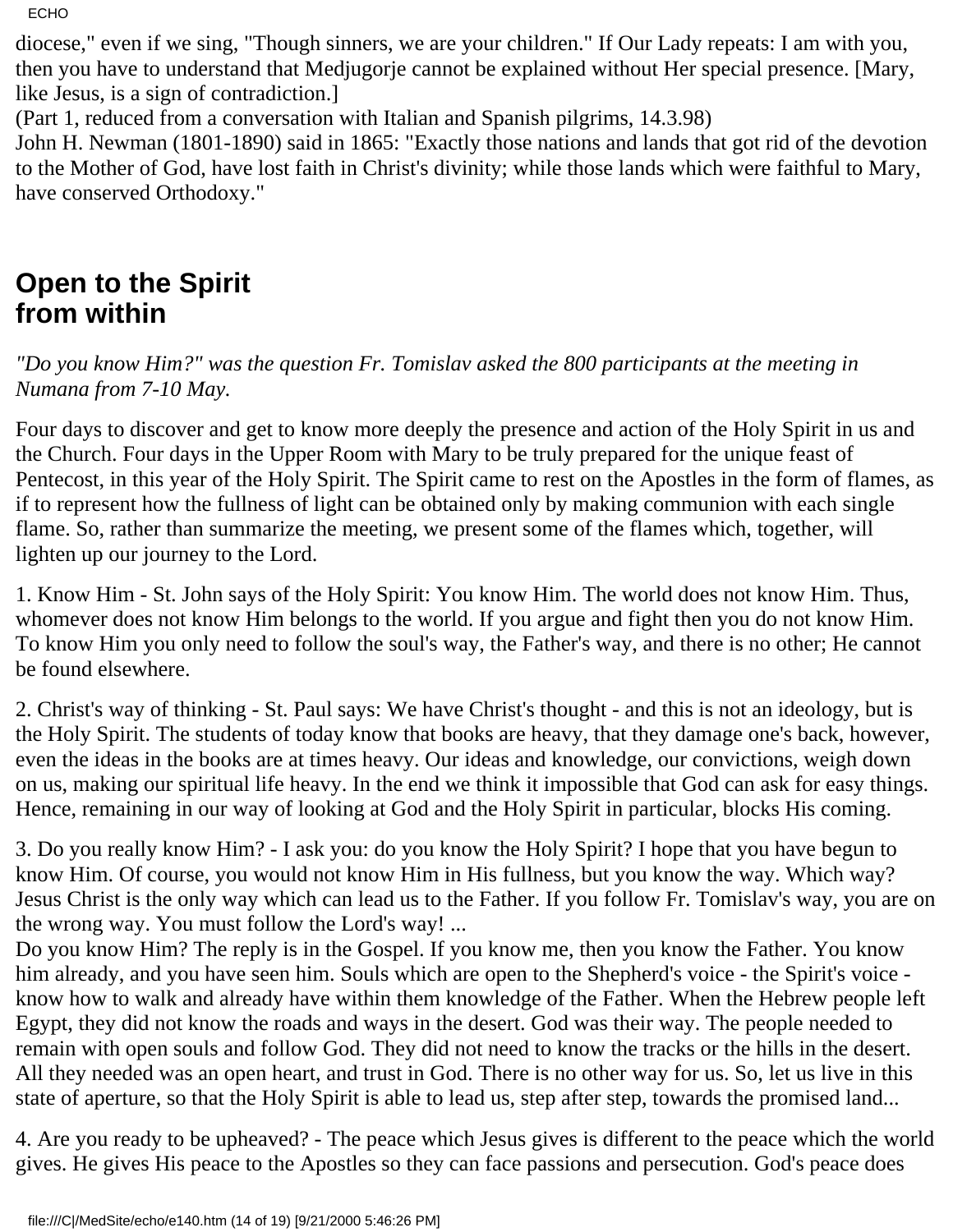not allow us to sleep on in our dreamworld; it does not sustain the logic typical of unconverted people. The Spirit ousts our arrogance and our false logic. Are you willing to be upheaved so the Spirit can act in you? Change or renewal is impossible if you do not allow the Spirit to upheave you. He wants a new creature, a new Church, a new world. I ask you all to say to the Lord: "Send your holy Spirit to remove my convenience; to upheave me."

5. The Holy Spirit and us - The Spirit is not a stranger to us; He is the central point of our soul and our vitality. St. Paul speaks of becoming the living place of God through the Spirit. In the Holy Spirit we are edified and harmonized and in Him we reach the fullness both on an individual and a universal level. In the very instant that God created us we were void of negative human experiences, and we received the Spirit; but at the moment of conception we were struck by the original sin. Each of us, though, has this core within them where the Spirit is, and the more our souls are open to Him, the more they become fortified, as they are defended from within.

Change your human defence with divine defence! He who does this has strength from within, just as a healthy organism is able to react against illness.

6. Thus you need to strip yourself... - Do not let any type of pride remain in you this year. Everything which does not belong to God will be put to the test. Human pride will be unable to reign; you will have to submit. So submit to God with humbleness and love, to adore Him. Be alert inwardly! Human defence, even against evil, in the end always hurts. So slowly remove your defences; for they enclose all your forms of justice, logic and reasoning. It is necessary to open up to God's logic, and to His right. We must decide to strip ourselves totally of our ego, just as Mary did.

If you wish to decide, then you must look at God the way He is; not the way you'd like Him to be. To see God the way He is means to deprive yourself of your own initiatives and let yourself be illuminated by Him, in the manner wished by Him. It means letting Him express Himself in us. It takes courage! On His way to the Father Jesus deprived Himself of all His charismas and prophecies, etc. to remain immersed in nothing else but the Father's love. To do this a soul must be opened to the Holy Spirit.

7. ... and open yourself to the Holy Spirit - Without total aperture of the soul to the Spirit, all we can do is formulate theories. It is, in fact, necessary to get down to the level of the soul and work on it, so that it can memorize. How many messages have we received from God? And where have they ended up? Where is our soul's memory? Here we see the meaning of the word which is scattered, but is stolen by the devil. Original sin, and our own sins, inflict wounds upon the soul, and so, unable to communicate with the Spirit, it is weakened and tends towards evil, to the point of being blind and denying God's existence. Hence, it learns to defend itself.

So what can we do? We need to understand that Satan's action on all levels is aimed at blocking our souls. Look at the world: men no longer have time to look at God; they are immersed in another world. Who can heal us? God can! Our Lady has often said: "Pray, pray, pray!", and I add that you must pray well. That way your prayers become a journey of aperture to the Spirit, Who will heal your soul, and free it from your inner prison.

8. The new Jerusalem? - One last piece of advice: exchange this love which the Lord has stirred up in you with those near you (spouse, family, community). Make this love come alive there among you, and it will be there that the Church will grow.

What does "Church" mean? It means that God's love has descended upon the earth and is alive among men. The renewed Church, the new Jerusalem, is there; and it can't be any other way. This is the way to take for the Church to be renewed. The new Jerusalem is God amongst us. God is found there where His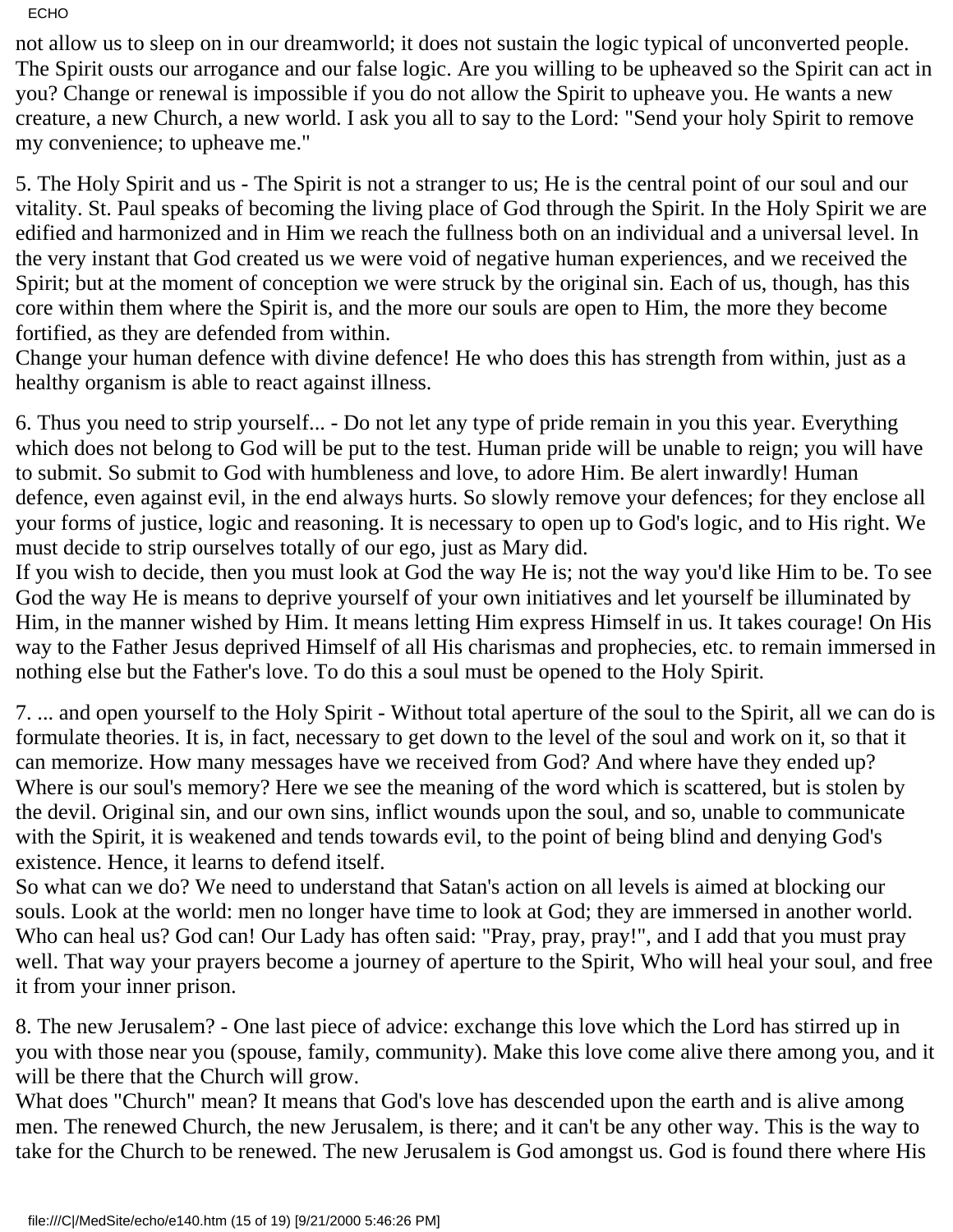love runs in a soul and amongst souls, and I tell you that this love generates new children and it regenerates the Church and the world.

Now, follow Jesus Christ! We are all little instruments to help one another find the way called Jesus Christ. Do not put any priest or guide in the place which belongs to Jesus Christ. The worth of a guide or priest depends on how humbly he withdraws himself so as to make room for the Holy Spirit, for the Risen Christ Who is Way, Truth and Life.

(Summary by fra Nicola)

### **Fr. René Laurentin's testament on Medjugorje**

With the Father's latest publication (in French, dated June 1998), famous Mariologist Fr. Laurentin, concludes his volumes of updates on Medjugorje. His series of books is to date the most complete and precise on the subject. Laurentin's first book, "Is Mary appearing in Medjugorje?" announced the apparitions to the world, and each year he published an update.

In a long talk with Msgr. Peric in Mostar (which the Father mentions frequently in his 17th edition) the Bishop asked him not to publish anymore news on Medjugorje, and Laurentin agreed.

Thus the title of this his last book is: "17 years of apparitions in Medjugorje - Hostility abounds, Grace superabounds - Testament"

"I desired this to be not an accusation, but an appeal for today's Church, so that it does not fall again into the trap of preferring authority to life, codes of law to spirituality, exterior to interior; but that, according to Christ's words, we might have life and have it to the full," said Fr. Laurentin in a confidential letter to his friends.

On the cover it says, "With this book I wish only to ascertain the facts, that it may help readers make objective discernment. The book does not contain a pronouncement regarding facts relating to the apparitions, but simply says that the reasons why one should believe are very similar to the reasons which determined the authenticity of La Salette, Lourdes and Fatima, and that the objections are no greater than those which were overcome in these same places recognized by the Church."

If the author considers this request by the Bishop "a providential occasion" (his words) "to be rid of a conflicting and controversial, thus degrading, situation," for us it is a sad loss. With all our heart we thank René Laurentin for the arduous work with which he recorded for history the human goings on of such a lengthy encounter between earth and heaven. We wish for him that he may continue to work for Mary according to Her desires.

(Please contact your local Catholic book store, not us, for news of the English edition.)

### **12 year old Iqbal leader and martyr for sake of little slaves**

This resembles the story of David and Goliath. Only 12 years old, Iqbal Masih, a Christian from Pakistan, fought for his life and became the leader of the oppressed. He was assassinated on Easter day 1995.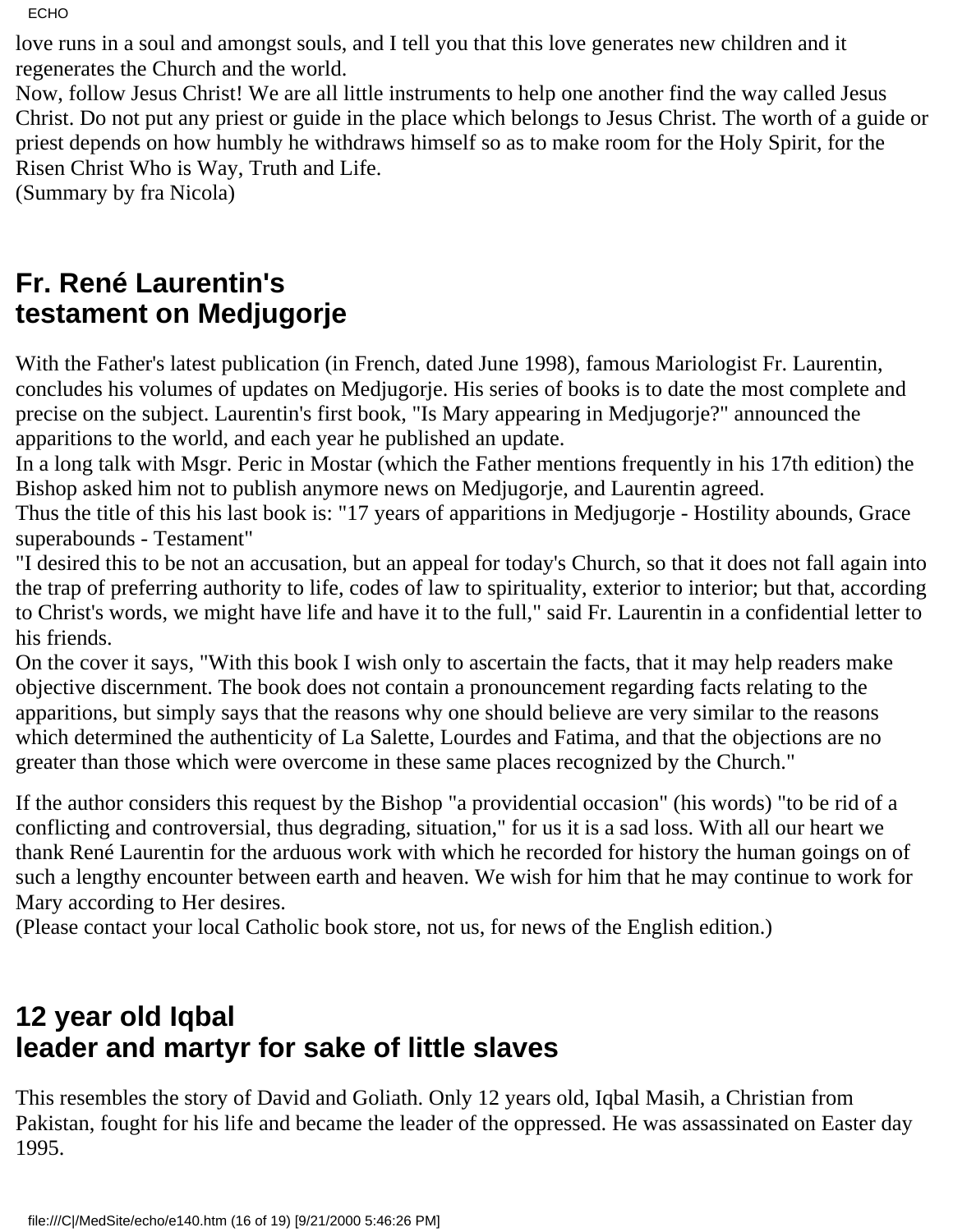Born in a country where 20% of the children are reduced to slavery by employers without scruple, Iqbal began to work at a brick factory when he was only 4, and the following year his parents sold him for \$16 to a rug maker. From that day on His ideal was to free the little slaves, and for this he sacrificed his very life. He earned his freedom by working from 12 to 14 hours per day, and became the leader of a liberation Front for little slaves which he organized without giving himself a moment of respite. Iqbal was extremely bright and serene; his firm faith gave him the certainty that he could win, and his words gave the little slaves reason to hope.

News of Iqbal and his Front reached the western world and he was invited to meetings in Stockholm and Boston. Iqbal proved to be sure of himself and as resolute as any of the great leaders. He was offered a scholarship at an American university which he declined, preferring to remain in his own country and win the fight.

With the scholarship money Iqbal began construction of an institute to shelter the most desperate children. The mafia of the building industry, and the employers who brutalized the little children, soon made themselves known to him, for thanks to his "crusade" dozens of factories in Punjab, which used little children as their labour force, had to close down; and the revolt of the little children forced the authorities, who connived with the factory owners, to intervene. The slave drivers were losing badly, and their threats went unheeded. To avoid total failure, they decided on take drastic measures. On the 16th April 1995 Iqbal was riding his bicycle; it was Easter, the most important feast of the year, and Mass was about to begin. Suddenly, a car was at his side and from the window someone shot him. Iqbal thus celebrated his Easter; a boy of 12 became a hero of justice and of Christian love.(From Stella Maris, nr. 336)

According to some, Iqbal is among the list of new martyrs to be honoured during the celebration of the year 2000. We will see. In the meantime, he reminds us of the 250 million children all over the world, little victims of brutal interests, whom we sadly hear of every day.

### **From Fatima to Medjugorje Our Lady's plan to save souls from damnation**

"Our Lady is happy because in these 17 years of grace we have had Her as a guide in the journey of holiness. It has never happened that our Blessed Mother should take an entire generation by the hand and educate it in prayer, conversion, holiness and in the concept of an earthly existence as a journey towards eternity, and show us the key points in living a Christian life. We have had an extraordinary teacher in this period of spiritual darkness, when the world has tried to construct itself without God. Indeed, we have had the enormous grace of having Our Lady take us by the hand to help us discover the foundation of faith.

Mary thanks us because there has been a certain amount of correspondence, a re-awakening, and She is happy for all of this. Nonetheless, a journey of holiness does not allow for pauses. Woe, said Jesus, to who-ever puts his hand to the plough and looks back. Holiness is the purpose of human existence; it is the way of happiness where the greatness and beauty of life is manifested. We either take this way of holiness with Christ, or the way of sin and death with the devil which leads to eternal perdition. Many have taken the way of conversion and Mary is happy for this. The majority, though, have chosen the way of perdition. Here we see how God makes use of a few to save many. Christ died for all, but He asks us to collaborate. Mary was the first to collaborate in the work of Redemption and is the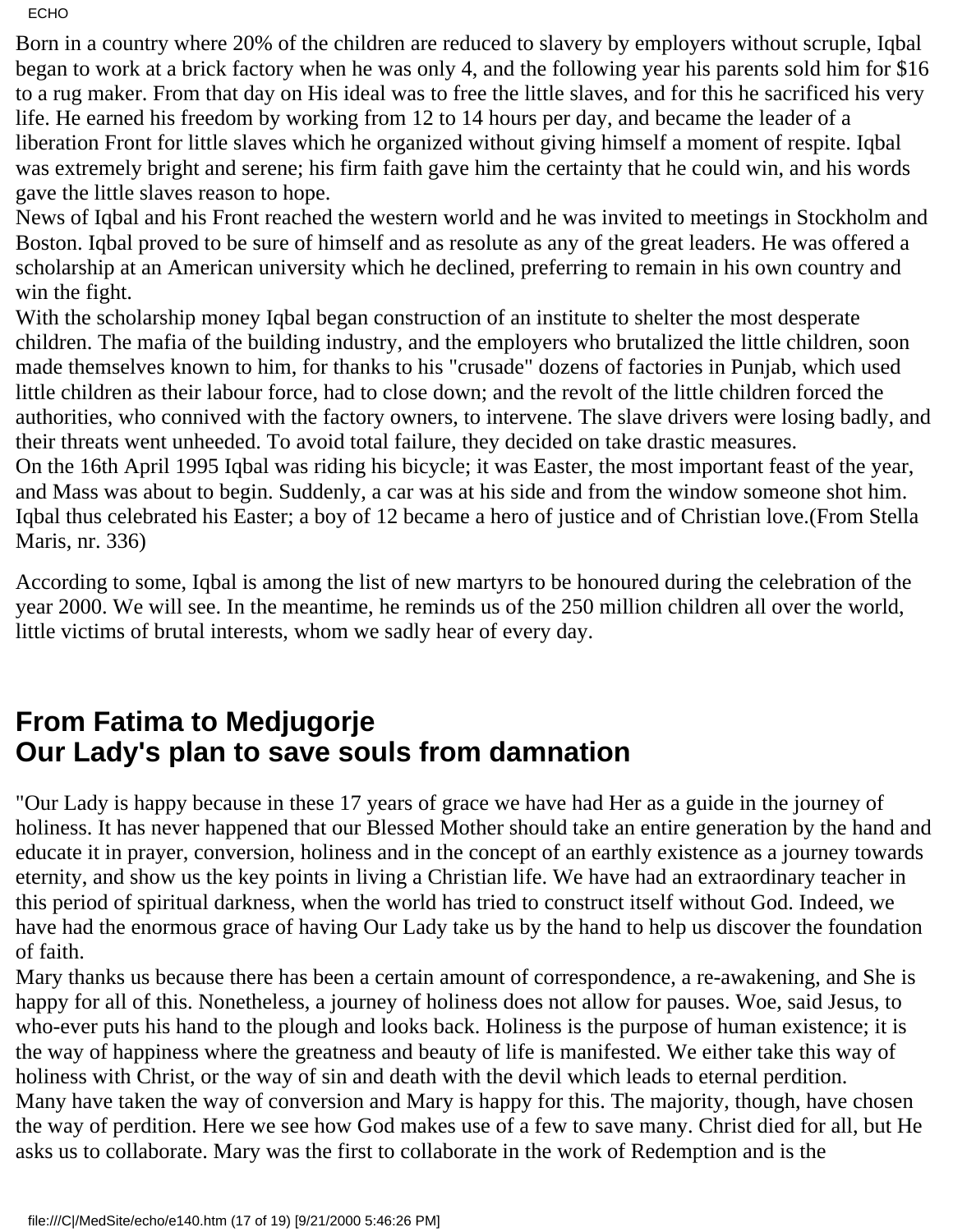Co-Redemptrix. We have to be God's collaborators for the eternal salvation of souls. Our Lady's strategy is precisely to arouse souls in the world to be messengers of the Gospel of Peace, salt of the earth, yeast amid the dough to ferment the sense of eternity, souls which radiate light, and "hands joyfully stretched out to distant brothers and sisters."

Mary's project is that we be Her helpers for the salvation of souls. Even eminent people from the Church are unable to see this project in Mary's messages and in the length of Her stay on the earth. Hence, they cannot understand how serious the actual situation is. One of the key messages of Medjugorje is where Mary says that She came to fulfill what She began in Fatima.

In Fatima Our Lady showed hell to the three shepherd children, and they were so impressed that they thought up all types of sacrifices to save sinners. Mary also showed hell to the visionaries in Medjugorje. You see, in this world dominated by sin, many risk eternal damnation (and it's certainly not the case of hell being empty, an idea which some priests also divulged!).

This Godless world leads to this tragic end, and Mary wants the world to be forewarned. Not only is sin spread wide and far, but it is exalted (as though it were good: adultery, abortion, etc.). We live in an era of mass perversion, an "ethical night" (disappearance of morality from the world). Aware of this grave moment, let us help the Immaculate Heart of Mary to win..."

(Reflection by Fr. Livio on Radio Maria)

### **Mary's priests**

Fra Arcangelo from Vicenza, whom Fr. Jozo calls a model "little Franciscan," in love with Our Lady and tireless guide and aid carrier, will celebrate his 60th anniversary in Medjugorje on the eve of the Assumption.

Fr. Angelo Bisi, umpteenth adult vocation which blossomed in Medjugorje, was ordained a priest in Mantova on the 6th June. He celebrated a solemn Mass in Villanova Maiardina (Fr. Angelo's parish) where his vocation matured. May Our Lady make him one of "Her" holy priests!

Priests all over the world received their call from Mary in Medjugorje. Cardinal Schönborn of Vienna said it all when he pointed out that, had he been against Medjugorje he would have to close the Seminary since nearly all the seminarists found their vocation in Medjugorje. He told this to Card. Ratzinger, talking about the importance of the fruits of Medjugorje. (Fr. Jozo during his visit to Austria)

**Vicka** resumed seeing Our Lady again on the 6th June, after 45 days of "abstinence" which Our Lady asked of her and which Vicka had joyfully accepted.

He walked for the first time! - The young man who began to walk on the 18th March has a name (news of the healing was reported in Echo 139, page 5). We have been asked by his parents not to publish anything till all medical examinations have been concluded.

### THE MAIL

**Ecumenical aid delivery** - "We took aid to Nevesinje, a Serb town in Bosnia, where 2,800 refugee families live. They are very, very poor and have never received aid. We met the Orthodox pope and prayed with him in their church. Thus, our little efforts to mend divisions continue. (Alberto Bonifacio, 19 June 1998)

**From Shkodër, Albania** - "In Echo we find good advice to continue with faith and patience our life here